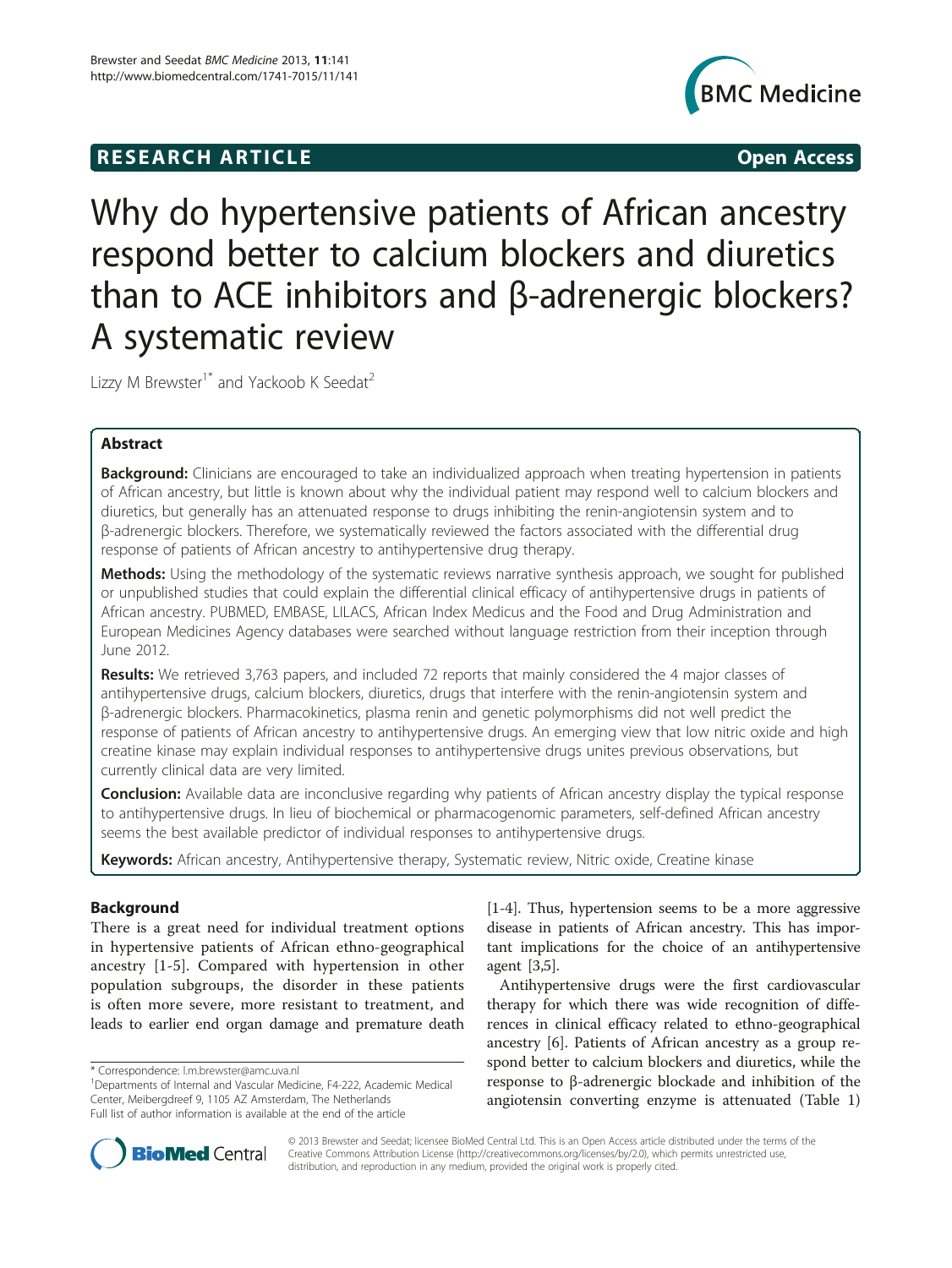|                   | Systolic/diastolic blood pressure reduction* |                            |                             |
|-------------------|----------------------------------------------|----------------------------|-----------------------------|
| Drug category     | European ancestry                            | African ancestry           | Different                   |
| Calcium blockers  | 15.3/12.6                                    | 16.9/13.3                  | 2.4/0.6                     |
|                   | (14.7, 15.9)/(12.3, 12.9)                    | (16.0, 17.7)/(12.9, 13.8)  | (3.4, 1.3)/(1.2, 0.0)       |
| <b>Diuretics</b>  | 11.5/9.1                                     | 15.0/10.7                  | 3.5/1.5                     |
|                   | (9.5, 13.4)/(8.1, 10.1)                      | (13.1, 17.0) / (9.5, 11.9) | $(6.4, 0.5)/(3.1, -0.1)$    |
| ACE-i             | 12.8/11.4                                    | 8.5/8.0                    | $-4.6/-3.0$                 |
|                   | (11.7, 13.9) / (10.8, 12.0)                  | (7.0, 9.9)/(7.1, 8.9)      | $(-2.7, -6.5)/(-1.9, -4.1)$ |
| <b>B-Blockers</b> | 11.7/11.3                                    | 5.9/9.5                    | $-6.0/-2.9$                 |
|                   | (10.2, 13.3)/(10.5, 12.1)                    | (4.2, 7.6)/(8.5, 10.4)     | $(-3.6, -8.3)/(-1.6,-4.2)$  |

<span id="page-1-0"></span>Table 1 Differences in clinical efficacy of antihypertensive drugs in ancestry groups

Legend: Data depicted are pooled estimates (95% confidence intervals) from systematic reviews [[3](#page-13-0),[7](#page-13-0)]. ACE-i, angiotensin converting enzyme inhibitors. \*Mean blood pressure reduction (mm Hg). † The depicted difference is the weighted pooled difference in response between ancestry groups, with positive values indicating a greater response in patients of African ancestry and negative values indicating a greater response in patients of European ancestry.

[[3,5,7\]](#page-13-0). However, there is considerable interindividual variation in this response [[7,8\]](#page-13-0).

Greater knowledge about the potential causes for these differences might lead to more individualized treatment regimens, but to our knowledge, no previous study has systematically addressed why patients of African ancestry may have this specific pattern of responses. The aim of this paper is to provide a systematic overview of the factors associated with the differential drug response of patients of African ancestry to antihypertensive drug therapy.

### Methods

We sought to identify all published or unpublished studies that considered potential explanations for the differential clinical efficacy of different classes of antihypertensive drugs, used as single drug or single drug-based treatment in non-pregnant adults of sub-Saharan African descent with uncomplicated hypertension, defined as the absence of reported clinical heart failure, current stroke or end stage renal disease.

We first identified potential causes for differences in specific drug responses based on ethno-geographic origin (Table 2). As we sought to explain differential blood pressure lowering responses to different types of antihypertensive drugs, we excluded general factors such as access to care and differences in socio-economic status. To answer the clinical question, why there was a difference in response between people of African vs European ancestry, we considered pharmacokinetic variations including polymorphisms in cytochrome P450 family of enzymes involved in phase I drug metabolism, and polymorphisms in genes encoding enzymes involved in phase II drug metabolism. Furthermore, we considered genetic polymorphisms that may influence pharmacodynamics including alpha-adducin (ADD1), subunits of G-proteins (GNB3 and GNAS1), the β-1-adrenergic receptor (ADRB1), endothelial nitric oxide synthase (NOS3),

and components of the renin-angiotensin-aldosterone (RAAS) system, angiotensinogen (AGT), renin (REN), angiotensin converting enzyme (ACE), the angiotensin II receptor type I (AGTR1 or AT1R), and aldosterone synthase (CYP11B2) [[9\]](#page-13-0). Finally, hypertension in persons of African ancestry is characterized by high vascular contractility, greater salt sensitivity and, in general, low plasma renin activity [[2\]](#page-13-0), and the molecular basis of these changes has been related to low nitric oxide (NO) bioavailability [[10](#page-13-0)], to the activity of  $Ca^{2+}ATP$ ase, myosin ATPase,  $Na^{+}K^{+}$ ATPase, and to the central regulatory enzyme of energy metabolism, creatine kinase (CK), which rapidly regenerates adenosine triphosphate (ATP) from phosphocreatine near these ATPases [\[11,12](#page-13-0)].

Using these environmental, pharmacokinetic, pharmacodynamic and pharmacogenomic factors, we conducted a systematic literature search in electronic databases, including PUBMED, EMBASE, LILACS (Literatura Latino-Americana y del Caribe en Ciencias de la Salud), the African Index Medicus (AIM), and the Food and Drug

| Table 2 Factors that may affect the differential drug |  |
|-------------------------------------------------------|--|
| response of patients of African ancestry              |  |

| <b>Factors</b>                                                                                                                                            |  |
|-----------------------------------------------------------------------------------------------------------------------------------------------------------|--|
| Diet (sodium) [2]                                                                                                                                         |  |
| Absorption, First pass metabolism (intestinal<br>and phase 1 drug metabolism, polymorphisms<br>cytochrome P450 enzymes, phase 2 drug<br>metabolism) [6,9] |  |
| Distribution<br>Protein binding, distribution volume                                                                                                      |  |
| Receptor sensitivity and genetic variation [6,9]                                                                                                          |  |
| Low renin, sodium-volume dependent<br>hypertension [2]                                                                                                    |  |
| Nitric oxide, cGMP, cAMP, calcium fluxes, ion<br>transport, rho kinase, creatine kinase, myosin<br>light chain kinase, myosin ATPase [10-12]              |  |
| Elimination<br>Kidney, liver or other route                                                                                                               |  |
|                                                                                                                                                           |  |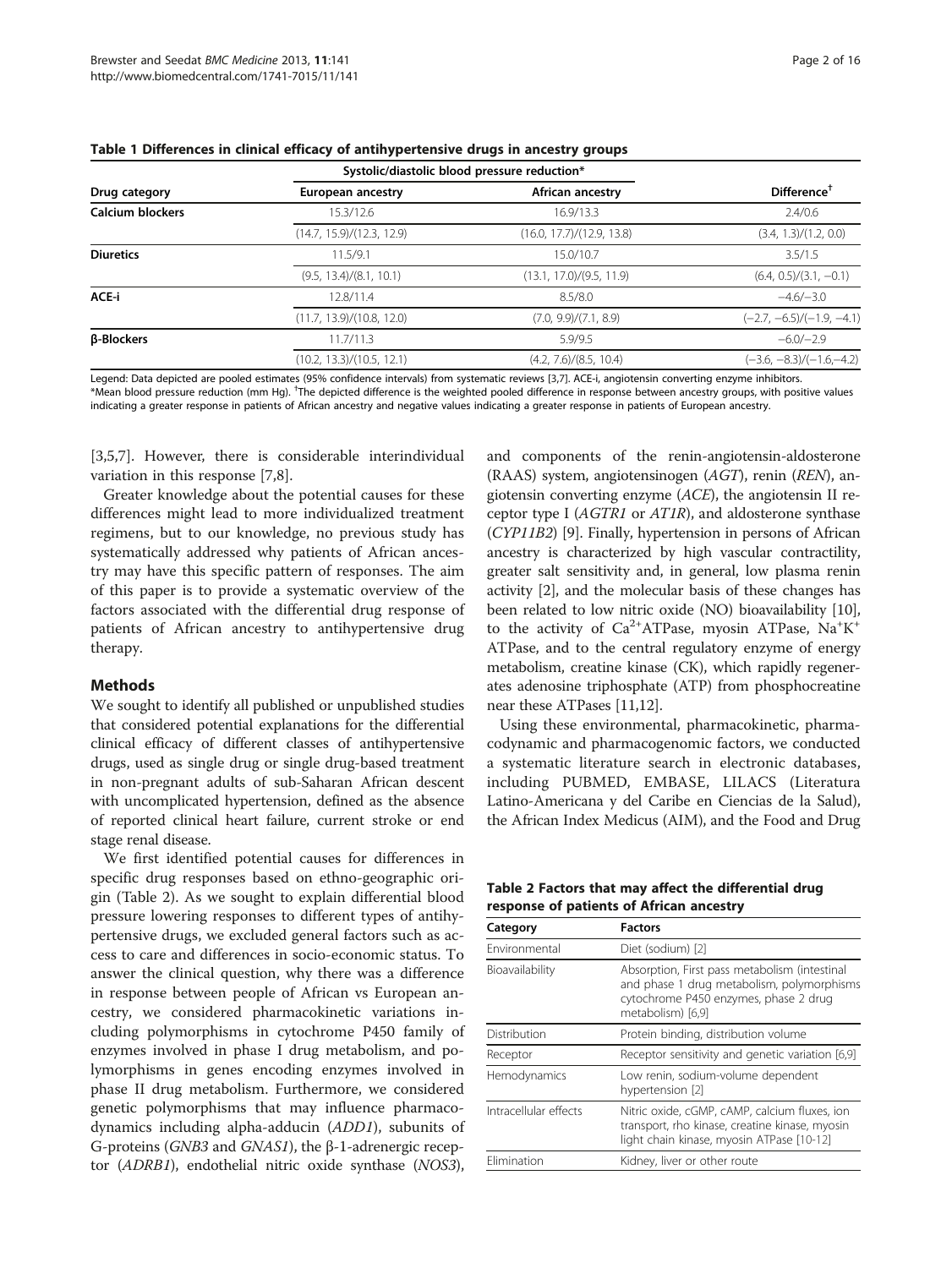<span id="page-2-0"></span>Administration (FDA) and European Medicines Agency (EMA) databases, dated June 2012.

We developed a search strategy to find papers that considered causes for differential responses, rather than finding clinical trials per se [[3\]](#page-13-0). To reach this end, the most effective strategy in terms of the yield in eligible papers was to not include drug names, or "hypertension", but the factors as mentioned in Table [2](#page-1-0), using the following keywords: "(salt OR pharmacokinetic OR resorption OR bioavailability OR liver OR first pass OR metabolism OR cytochrome OR n-acetyltransferase OR catechol-o-methyltransferase OR phenol sulfotransferase OR distribution OR protein binding OR elimination OR pharmacodynamic OR pharmacogenetic OR receptor OR G-protein OR alpha-adducin OR nitric oxide OR c-GMP OR cAMP OR sarcoendoplasmic OR calcium OR ion OR creatine kinase OR rho kinase OR "myosine ATPase" OR "myosin light chain kinase") and (black\* OR Afr\* OR Creole OR Carribean OR Caribbean OR negr\* OR ethnic\*) and antihypertensive."

Finally, we hand-searched for studies by using electronic cross referencing ("related citations") from PUBMED, references from textbooks, narrative reviews and systematic reviews; by contacting experts; and by searching the Internet. We did not restrict the searches to any specific language.

To produce a rigorously conducted narrative systematic review, we used the "narrative synthesis approach" (the PRISMA guideline is not designed for narrative systematic reviews) [[13](#page-13-0)]. This recently developed methodology is applied when one expects considerable heterogeneity among the studies of interest. Distinctively, a narrative rather than a statistical summary of the findings of studies is used to perform the data synthesis, which yields a more detailed analysis of heterogeneous data with less loss of information [[13\]](#page-13-0).

Any experimental research that is reported in the manuscript has been performed with the approval of an appropriate ethics committee. Research carried out on humans were in compliance with the Helsinki Declaration, and experimental research on animals followed internationally recognized guidelines.

# Results

### Paper flow

We retrieved 2,520 citations in PUBMED, 1,002 in EMBASE, 4 in LILACS, 2 in the AIM, 2 in the FDA and 229 in the EMA database for a total of 3,759 citations. Four citations in the EMA database contained 2 clustered reports, adding 4 papers to yield a total of 3,763 papers. After removing duplicate reports and applying the inclusion criteria, 55 papers were included from the electronic searches (please see Paper Flow, Figure [1,](#page-3-0) with detailed mention of the reason for exclusion) [\[14](#page-13-0)[-68](#page-14-0)].

EMBASE, LILACS, AIM and the FDA database did not yield any additional included reports beyond the papers included from PUBMED, but one additional paper was included from the EMA database [\[68\]](#page-14-0). The majority of the excluded reports did not provide an explanation for differences in antihypertensive drug response related to ancestry. Hand search yielded 17 more papers [[12,](#page-13-0)[69](#page-14-0)-[84](#page-15-0)], most of which had no ancestry/ethnicity/race tag in PUBMED, or were not indexed, such that these could not be retrieved with electronic searches. We did not use language restriction, but all included papers were written in the English language.

### Description of included studies

The included studies were original reports that provided, or attempted to provide, an explanation for the differences in antihypertensive drug responses between hypertensive patients of African and European ancestry. The design of the included studies varied, from observational studies to small and large scale clinical trials, in subjects of sub-Saharan African descent, studied within Africa (Nigeria [[46,59,67](#page-14-0)], Kenya [\[64\]](#page-14-0), and South Africa [[26,](#page-13-0)[61,62,69,78\]](#page-14-0)), or in the African diaspora (the Netherlands, persons from Suriname, the Dutch Antilles, and Ghana [[12,](#page-13-0)[72,73\]](#page-14-0); United Kingdom, persons from Nigeria [\[54,60](#page-14-0)], Sierra Leone [\[54\]](#page-14-0), Zimbabwe [\[54](#page-14-0)], Zambia [\[54](#page-14-0)], Tanzania [[54\]](#page-14-0), or country of origin not stated [\[50](#page-14-0)]; all other were in the United States, except for one paper that did not state the location of the study [[34\]](#page-13-0)). Ethno-geographic origin was either self-defined, or defined by the authors of the reports, in the participants being of European or African ancestry. Authors used different nomenclature for African descent, including black people, blacks, black race, black skinned people, African-Americans and Afro-Caribbeans; as well as for European descent, including white and Caucasian. We unified this to: 'persons (or patients) of African ancestry' versus 'European ancestry', throughout this paper, as this nomenclature captures concepts of genomic variation, biology or geographic history [\[85\]](#page-15-0). The majority of papers retrieved considered the four major classes of antihypertensive drugs: calcium blockers, diuretics, drugs that interfere with the renin-angiotensin-aldosterone system, and β-adrenergic blockers (Table [3](#page-4-0)). Data are synthesized below [\[13\]](#page-13-0).

# Narrative synthesis

### Calcium blockers

Clinical efficacy Calcium blockers are with diuretics among the most effective classes of drugs to reduce blood pressure in patients of African ancestry [[3,7\]](#page-13-0). This drug type remains effective in all subgroups of sex, age and blood pressure strata, including high baseline diastolic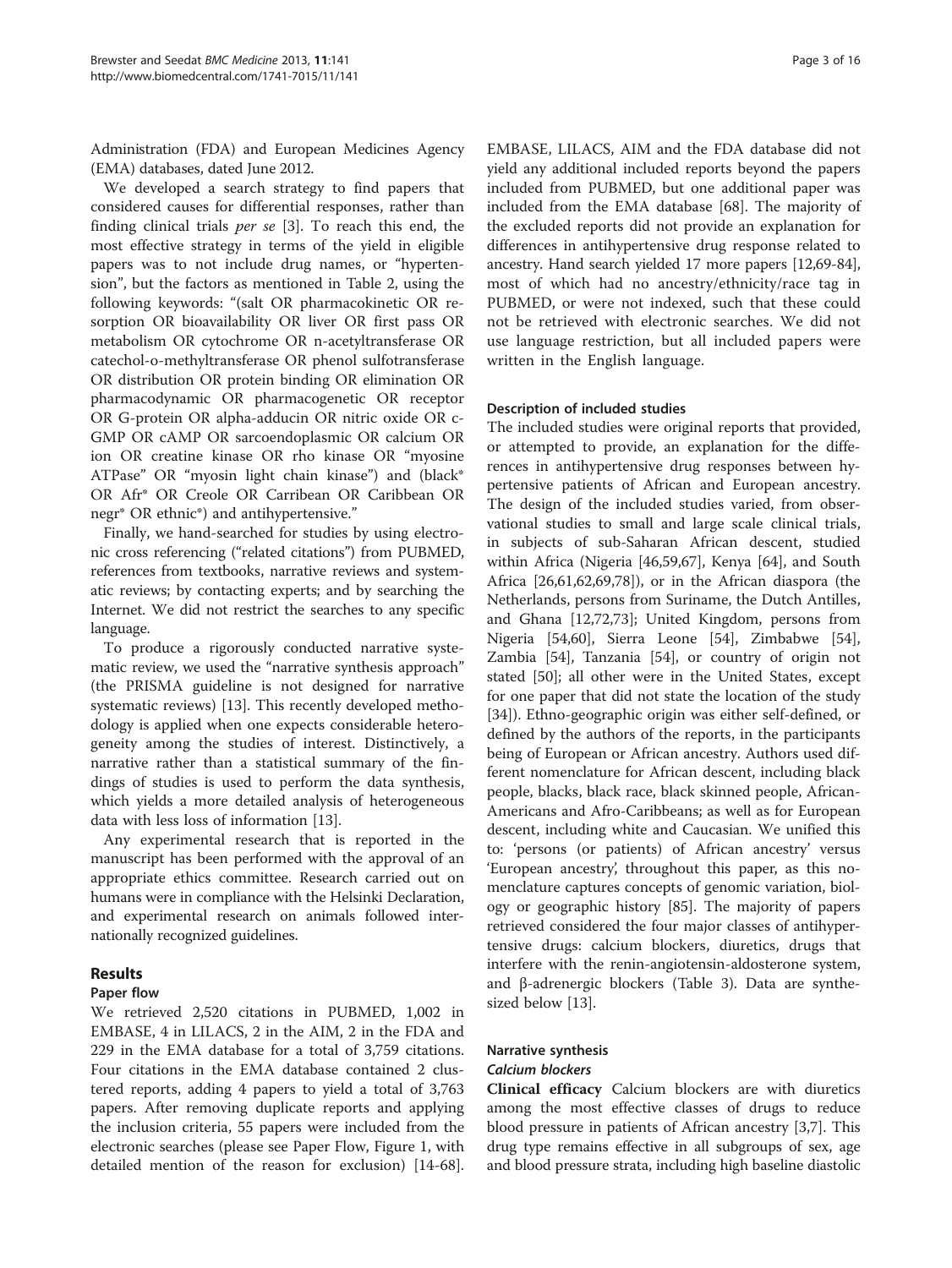<span id="page-3-0"></span>

blood pressure (>/= 110 mm Hg). Side effects include headache and ankle edema [[3,7\]](#page-13-0).

Environmental factors Calcium antagonists manifest a more robust blood pressure lowering effect, even in the setting of salt intake *ad libitum* or a high sodium intake, albeit at the expense of a higher drug dose [[34](#page-13-0)[,40,41,43](#page-14-0)]. When controlled, sodium intake in the studies varied between 40 to 100 mmol/day in low salt, and 190 to 300 mmol/day in high salt conditions [\[34](#page-13-0)[,41,43\]](#page-14-0). With a high salt diet and isradipine, mean systolic blood pressure

(SD) in hypertensive patients of African ancestry  $(n = 42)$ was: placebo 155.2 (19.3) vs. isradipine 139.3 (15.0) mm Hg; a difference of −15.9; and in patients of European ancestry (n = 92) placebo 156.9 (14.5) vs isradipine 142.1 (13.0); a difference of −14.8. With low salt, systolic blood pressure in patients of African ancestry was placebo 142.9 (17.0) vs isradipine 135.8 (15.6); a difference of −7.1; and in patients of European ancestry placebo 143.5 (14.6) vs isradipine 135.9 (12.3), a difference of −7.6 [\[40\]](#page-14-0). In addition, with high salt intake, the mean blood pressure lowering effect of calcium blockers exceeded the effect of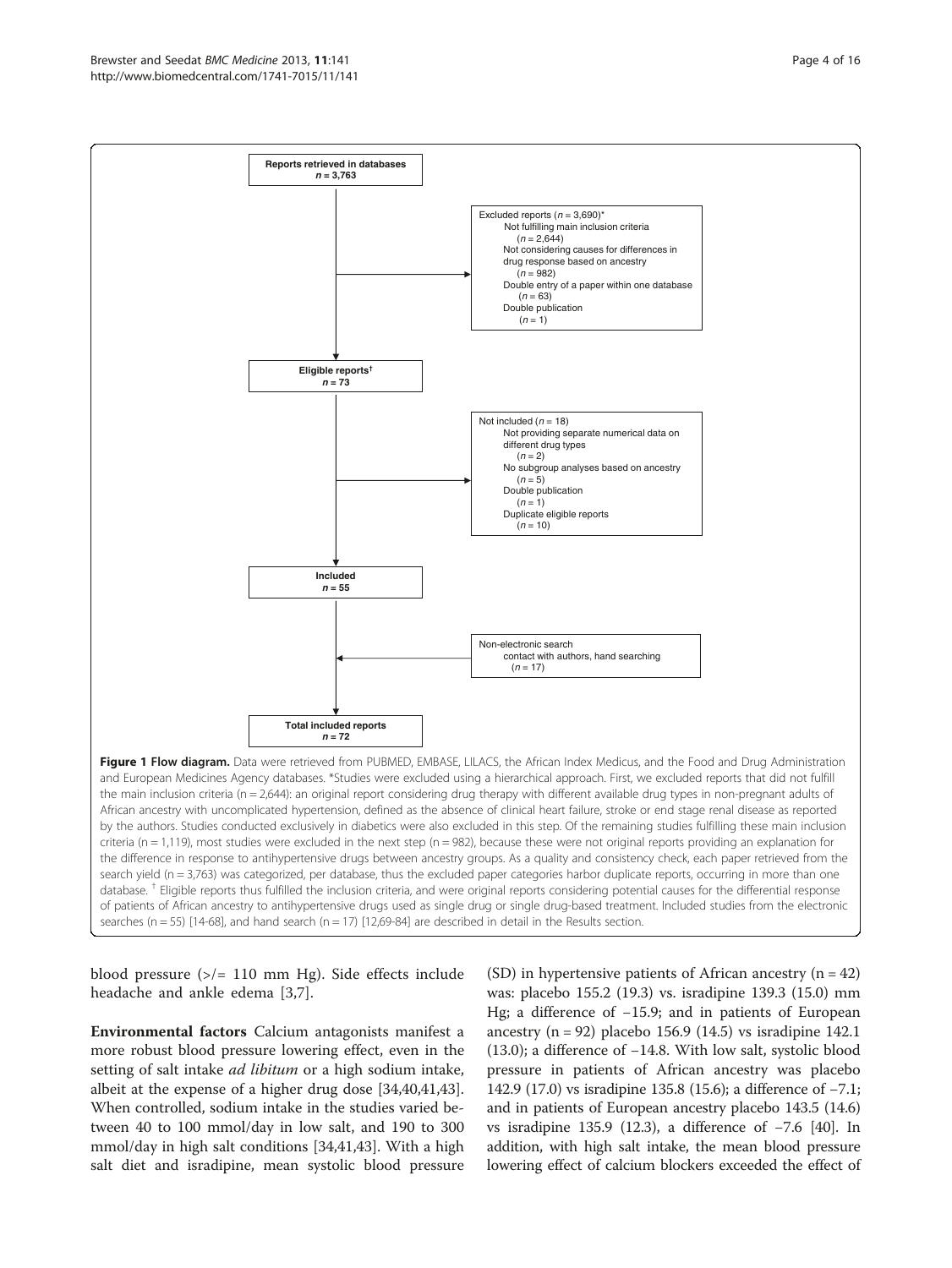#### <span id="page-4-0"></span>Table 3 Summary of findings

| Drug              | High sodium diet                                    | <b>Pharmacokinetics</b>                                                                                      | Pharmacodynamics                                                                                                                                                                                                                                                                                                                                        |
|-------------------|-----------------------------------------------------|--------------------------------------------------------------------------------------------------------------|---------------------------------------------------------------------------------------------------------------------------------------------------------------------------------------------------------------------------------------------------------------------------------------------------------------------------------------------------------|
| Ca-blockers       | No effect* on BP lowering<br>efficacy [34,40,41,43] | 1) Lower clearance nifedipine with<br>African ancestry [46]                                                  | 1) Ancestry/age profiling superior to renin in predicting drug<br>response [38]                                                                                                                                                                                                                                                                         |
|                   |                                                     | 2) CYP3A4 genotypes sooner at BP goal <sup>†‡</sup>                                                          | 2) Ca-blockers effectively block enhanced Ca-dependent<br>vascular contractility, potentially mediated by high CK/low NO<br>with African ancestry (Figure 2) [11,12,72]                                                                                                                                                                                 |
|                   |                                                     | 3) CYP3A5 genotypes not associated<br>with BP response [17,24]                                               | 3) Pharmacogenomics: ACE G12269A, C17888T, and G20037A,<br>and variants in the promoter region of the angiotensinogen<br>gene $(-217G = > A$ and $-20A = > C$ ), were not associated<br>with BP response to respectively amlodipine and nifidipine<br>[23, 26]                                                                                          |
| <b>Diuretics</b>  | No effect on BP lowering<br>efficacy [70]           | No differences found between ancestry<br>groups [33]                                                         | 1) No association with plasma renin levels [57,63,65,66], or<br>ancestry/age better predictor of response than renin [15,38]                                                                                                                                                                                                                            |
|                   |                                                     |                                                                                                              | 2) Diuretics effectively block enhanced sodium retention [86],<br>potentially mediated by high CK in persons of African<br>ancestry (Figure 3) [11,12,73,87]                                                                                                                                                                                            |
|                   |                                                     |                                                                                                              | 3) Pharmacogenomics: greater BP response with AGT 6A and<br>AT1R 1166A alleles (only women); [30] GNB3T allele associated<br>with greater BP response to HCT (only men); [32] ACE I/D,<br>CYP11B2 C-344 T, REN A7174G [30], STK39 [76], a-adducin<br>Gly460Trp, ADRBK1, and GRK5 Gln41Leu [77] not associated<br>with BP response                       |
| ACE-i             | Lower efficacy with high<br>salt [41]               | No association of BP response with<br>CYP3A4 A392G, T16090C, or CYP3A5<br>A6986G genotypes [17]              | 1) Ancestry/age profiling superior to renin in predicting drug<br>response [38]                                                                                                                                                                                                                                                                         |
|                   |                                                     |                                                                                                              | 2) Low NO bioavailability may attenuate response (Figure 2)<br>$[10, 12, 36, 37, 72, 79 - 81]$                                                                                                                                                                                                                                                          |
|                   |                                                     |                                                                                                              | 3) Pharmacogenomics: ACE DD poorer response to lisinopril;<br>[28] <sup>§</sup> Homozygous ACE G12269A and C17888T faster on BP<br>goal with ramipril than heterozygous genotypes; [23] AA<br>genotype $217G = > A$ and $-20A = > C$ , promoter region of the<br>angiotensinogen gene: no significant BP decrease with<br>enalapril or lisinopril [26]. |
| <b>B-Blockers</b> | No effect on BP lowering<br>efficacy [70]           | No consistent differences between persons<br>of African vs European ancestry<br>[44,45,52,55,56,59,61,64,67] | 1) Ancestry/age profiling superior to renin in predicting drug<br>response [15,38,53]                                                                                                                                                                                                                                                                   |
|                   |                                                     |                                                                                                              | 2) High vascular contractility may promote peripheral<br>vasoconstriction with β-adrenergic blockers (Figure 2)<br>$[3,11,12,72,88-92]$                                                                                                                                                                                                                 |
|                   |                                                     |                                                                                                              | 3) Pharmacogenomics: ADRB1 Arg 389/Ser 49 associates with<br>greater, or attenuated BP lowering; [14,20,74] GRK4 Ala142Val<br>faster on BP goal with metoprolol (only men); [19] GRK4<br>Arg65Leu and Ala486Val, GRK5 and GRK2 genotypes not<br>associated with BP response [18,77]                                                                     |

Legend: Diuretics, hydrochlorothiazide (HCT), or other diuretic drug; ACE-i, ACE inhibitors; β-blockers, β-adrenergi c blockers; BP, blood pressure; Ca-blockers, calcium channel blockers; CK, creatine kinase. \*At higher drug dose; <sup>†</sup>Pharmacodynamics unclear; <sup>‡</sup>Only women/usual BP goal with CYP3A4 A392; or low BP goal with CYP3A4 16090C. <sup>§</sup>Very modest effect, −0.85 mm Hg systolic (SE 0.51) and −0.50 mm Hg diastolic (SE 0.28).

ACE inhibitors in patients of African, but not of European ancestry [\[41](#page-14-0)].

Pharmacokinetics Nifedipine clearance is reported to be lower in persons of African ancestry, with a 150% greater area under the plasma concentration-time curve; and a 79% higher elimination half-life [\[46](#page-14-0)], but no significant differences were found for nitrendipine [\[58\]](#page-14-0).

Regarding genetic polymorphisms and pharmacokinetics, verapamil is a cytochrome CYP3A substrate, and CYP3A5 is thought to convert cortisol to 6 b-hydroxycortisol in the kidney, and to be associated with saltsensitive hypertension. In the CYP3A5 gene, the A4G

(\*3) and G4A (\*6) polymorphisms result in severely decreased expression of CYP3A5 enzyme relative to a normal functional allele (\*1) [[24\]](#page-13-0). These polymorphisms were studied in the International Verapamil/trandolapril Study (INVEST) Genetic Substudy (INVEST-GENES), which included hypertensive subjects with coronary artery disease  $(n = 537; 43$  of African ancestry). However, no association was found with the antihypertensive response to verapamil [\[24](#page-13-0)]. Amlodipine is also extensively metabolized in the liver, mainly by CYP3A4 and possibly CYP3A5. In the African-American Study of Kidney Disease and Hypertension (AASK), 1,094 self-identified African-American men and women between 18 and 70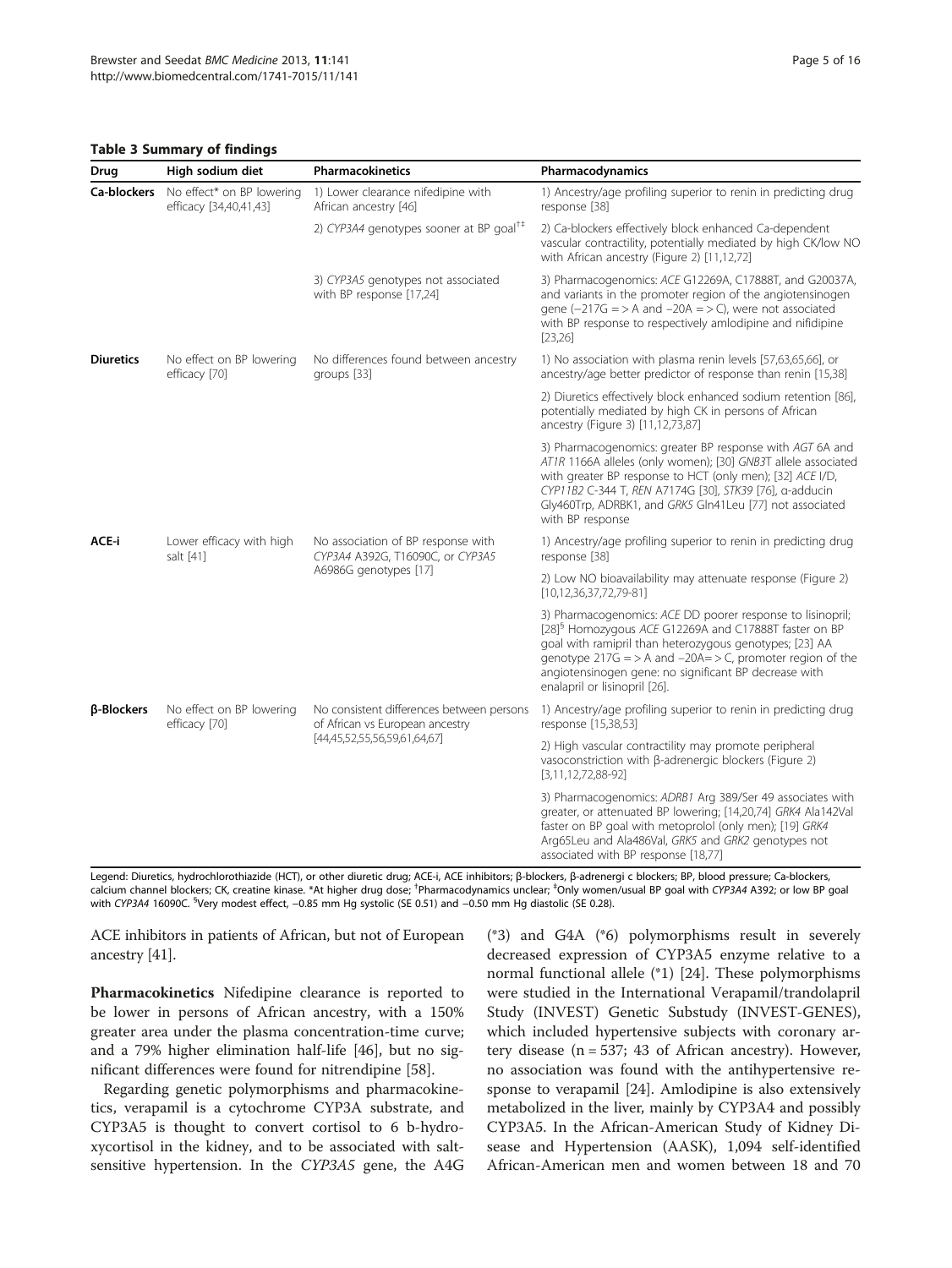<span id="page-5-0"></span>years, diagnosed with hypertensive kidney disease (glomerular filtration rate between 20 and 65 ml/min per 1.73  $m^2$ ), were randomized to amlodipine, ramipril or metoprolol, and a mean goal arterial blood pressure (MAP) of either 102 to 107 mm Hg (usual MAP goal) or ≤92 mm Hg (low MAP goal) to assess the effect on the decline in kidney function. Of these, 159 participants were analyzed for CYP3A4 and CYP3A5 polymorphisms. Only women randomized to a usual MAP goal, and with an A allele at CYP3A4 A392G, were more likely to reach a target MAP of 107 mm Hg (adjusted hazard ratio of AA/AG compared to GG: 3.41 (95% CI: 1.20 to 9.64;  $P = 0.02$ ). Among participants randomized to a lower MAP goal, men and women with the C allele at CYP3A4 T16090C were more likely to reach the target MAP of 107 mm Hg (adjusted hazard ratio 2.04 (95% CI 1.17 to 3.56;  $P = 0.01$ ). CYP3A5 A6986G was not associated with blood pressure response in this study [\[17](#page-13-0)].

Pharmacodynamics Profiling using age and ancestry was shown to be superior to renin levels in predicting the magnitude of the antihypertensive response to diltiazem [\[38\]](#page-14-0). Calcium blockers' main effect is vasodilation through a direct effect on the smooth muscle layer of resistance arteries [\[31\]](#page-13-0). The drugs reach their effect through a reduction of the intracellular calcium concentration in smooth muscle, by the blocking L-subtype, voltagesensitive, slow calcium channels in cell membranes and calcium outflow from the sarcoendoplasmic reticulum [[3,11](#page-13-0)[,93](#page-15-0)].

The high efficacy of calcium blockers in patients of African ancestry points to enhanced vascular smooth muscle contractility in this group [[11,12,](#page-13-0)[36,37,39,72\]](#page-14-0). This is thought to be a result of a "double jeopardy": a lack of NO bioavailability [\[10,12,31](#page-13-0)[,36,37,72](#page-14-0)[,80\]](#page-15-0), and related high activity of the enzyme CK [\[10,12,](#page-13-0)[72](#page-14-0)] (Figure 2). CK fuels  $Ca<sup>2+</sup>$  ATPase at the sarcoendoplasmic reticulum and,



Figure 2 Modulators of vascular contractility. This is a schematic representation of the main requlatory pathways of vascular smooth muscle contraction, based on Brewster et al. [\[12](#page-13-0)[,72\]](#page-14-0). Creatine kinase (CK) is colocalized with Ca<sup>2+</sup> ATPase and myosin ATPase, and evidence suggests the enzyme is also colocalized with myosin light chain (LC) kinase, to rapidly supply these enzymes with ATP using creatine phosphate (Creatine ~ P) [[11](#page-13-0),[12](#page-13-0),[72](#page-14-0),[88](#page-15-0)-[90](#page-15-0)]. The guanidino compounds creatine and nitric oxide (NO) have a common precursor in L-Arginine [\[12\]](#page-13-0). NO, RhoA/Rho kinase, and calcium-dependent pathways are intracellular effectors of blood pressure-regulating systems that converge on metabolic processes fueled by CK [[11](#page-13-0),[12](#page-13-0)[,72](#page-14-0),[88-91,93-95](#page-15-0)]. CK is high in persons of African ancestry [[11](#page-13-0),[12](#page-13-0),[72](#page-14-0),[73](#page-14-0)], and this is thought to lead to greater contractility of vascular smooth muscle [[11](#page-13-0),[12](#page-13-0),[72](#page-14-0)]. Vascular contractile responses can be reduced through enhancing NO-dependent pathways, including with ACE inhibitor (ACE-i) or nebivolol-induced NO synthesis, or through indirect inhibition of CK-dependent pathways, as with calcium blockers (CaB) or β-adrenergic agonists. Calcium blockers may block the entry of calcium in the cell as well as the outflow from the sarcoendoplasmic reticulum (SER) [[93](#page-15-0)]. β-adrenergic agonists reduce contractility mainly through inhibition of myosin light chain kinase [\[91](#page-15-0)]. β-adrenergic blockers antagonize this beneficial effect, which may help explain the more frequent occurrence of blood pressure increase with β-blockers in persons of African ancestry [\[3](#page-13-0),[92](#page-15-0)], within the context of the greater vascular contractility in this population subgroup [[11](#page-13-0),[12](#page-13-0),[36](#page-14-0),[37](#page-14-0),[39](#page-14-0),[72](#page-14-0)]. cGMP, guanosine cyclic 3′,5′-(monophosphate); MLCP, myosin light chain phosphatase.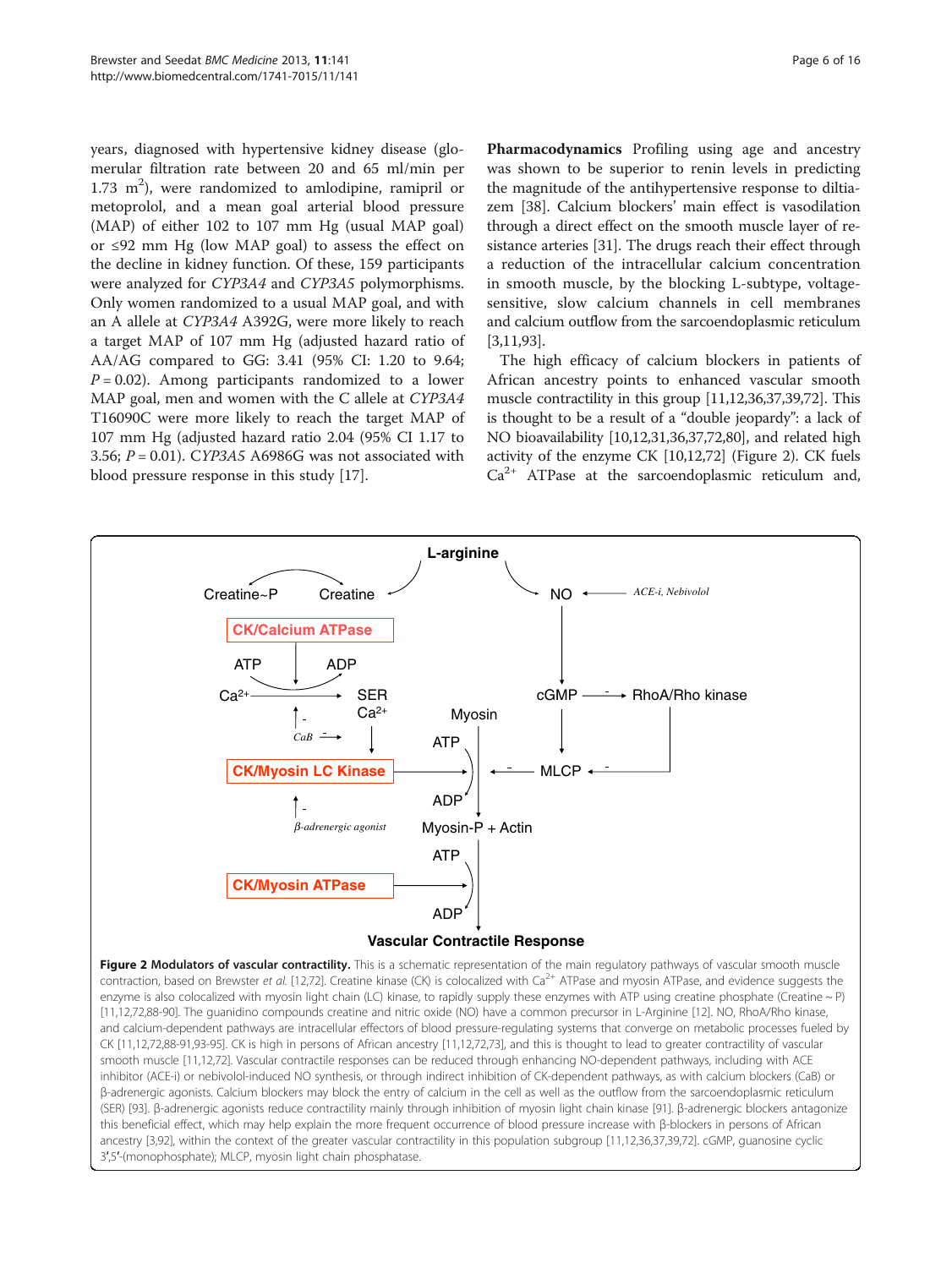thereby, calcium uptake, as well the ATPases directly leading to vasoconstriction [[12](#page-13-0)[,72\]](#page-14-0). Thus, high vascular CK increases vascular contractility, as a final cellular step [[72](#page-14-0)]. Furthermore, the high creatine demand associated with high creatine kinase might induce a relative lack of L-arginine and NO [[12](#page-13-0)].

Therefore, the clinical efficacy of calcium blockers in patients of African ancestry may depend on the strong antagonistic effect of the drug on the enhanced vascular contractility induced by high CK and low NO (Figure [2](#page-5-0)), but there are no clinical data yet showing this to predict the response to calcium blockers.

Pharmacogenomic factors were studied in the AASK study, where G12269A, C17888T and G20037A ACE polymorphisms were not associated with blood pressure lowering in participants randomized to amlodipine  $(n = 159)$  [\[23\]](#page-13-0). In addition, in a study including patients of African ancestry ( $n = 108$ ), functional variants in the promoter region of the angiotensinogen gene  $(-217G = > A$ and  $-20A = \sum$ , which influence the transcription of the gene, did not predict the response to nifedipine [\[26\]](#page-13-0).

### **Diuretics**

Clinical efficacy Diuretics are among the most effective blood pressure lowering drugs in patients of African ancestry [[3](#page-13-0),[7\]](#page-13-0), although there is evidence that with high baseline diastolic blood pressures, calcium blockers are more effective [\[3](#page-13-0)]. Furthermore, there are concerns regarding metabolic side effects, including abnormal glucose tolerance. This might be of particular importance to patients of African ancestry, who have a higher risk of developing diabetes, and often need to start treatment at a younger age [[3](#page-13-0)].

Environmental factors In the Trial of Antihypertensive Interventions and Management (TAIM), 692 participants (224 of African ancestry) aged 21 to 65 years, with diastolic blood pressure between 90 and 100 mm Hg and weight between 110% and 160% of ideal weight were randomized into diet (usual, low sodium-high potassium, weight loss) and drug (placebo, 25 mg/day chlorthalidone or 50 mg/day atenolol) groups resulting in nine diet plus drug combinations. When comparing subjects randomized to chlorthalidone ( $n = 24$ ) vs placebo ( $n = 26$ ) for usual vs low-sodium diet, adding sodium restriction (mean 100 mmol/day) to the diuretic drug did not enhance the blood pressure lowering effect [\[70\]](#page-14-0).

Pharmacokinetics No differences were found in bioavailability or elimination of hydrochlorothiazide between ancestry groups [\[33\]](#page-13-0).

### Pharmacodynamics

The activity of the renin-angiotensin-aldosterone system is thought to be inversely related to the blood pressure response to diuretics [[30\]](#page-13-0). Therefore, renin profiling was used to predict the response to hydrochlorothiazide in six papers, 25 mg/d in 363 participants (152 of African ancestry), of the Pharmacogenomic Evaluation of Antihypertensive Responses (PEAR) study; [[15](#page-13-0)] 12.5 to 50 mg/d in a Veterans Administration study in 335 subjects (152 of African ancestry); [\[38](#page-14-0)] 50 mg/d in 83 patients of African ancestry; [[57\]](#page-14-0) 50 to 200 mg/d in 212 participants (129 of African ancestry) in another Veterans Administration study; [[63](#page-14-0)] 100 mg/d in 61 patients of African ancestry; [\[65\]](#page-14-0) and 100 mg/d (vs furosemide 80 mg/d) in 29 patients of African ancestry [[66](#page-14-0)].

Renin did not predict the response to hydrochlorothiazide monotherapy in four studies [[57](#page-14-0),[63](#page-14-0),[65,66](#page-14-0)], nor to furosemide (80 mg/d) [[66\]](#page-14-0), or spironolactone 100 to 400 mg/d [[65](#page-14-0)]. In the PEAR study, the  $β ± SE$  for prediction of systolic blood pressure with renin was  $1.87 \pm 0.90$  $(P = 0.04)$ , with a relative contribution of African ancestry of  $-2.12 \pm 1.47$  ( $P = 0.15$ ); [[15\]](#page-13-0) and regression models that included ancestry and age explained similar [\[15\]](#page-13-0) or greater [\[38\]](#page-14-0) variation in blood pressure response than renin.

Persons of African ancestry are reported to have a greater tendency to retain salt [\[2,11,](#page-13-0)[96\]](#page-15-0). This is thought to be a primary renal mechanism, as the increased Na<sup>+</sup> retention does not appear to be secondary to increased production of aldosterone, deoxycorticosterone, cortisol or 18-hydroxycortisol [[82\]](#page-15-0). The main mode of action of thiazide diuretics is to inhibit Na<sup>+</sup> Cl<sup>−</sup> -cotransporter activity in the renal distal convoluted tubule, blocking sodium reabsorption across the luminal membrane. All sodium absorption throughout the kidney is energetically and osmotically driven by the basolateral sodium pump Na<sup>+</sup>K<sup>+</sup> ATPase [[86](#page-15-0)]. ATP generation to this sodium pump is supported by CK, which is tightly bound near Na<sup>+</sup>K<sup>+</sup> ATPase to rapidly regenerate ATP in situ [[87\]](#page-15-0). CK is thus thought to directly provide ATP for sodium reabsorption [[11,](#page-13-0)[87](#page-15-0)] (Figure [3](#page-7-0)).

The high CK activity in persons of African ancestry has been linked to the greater tendency in this group to retain salt [[11,](#page-13-0)[96\]](#page-15-0). Also, evidence was found for a more active Na<sup>+</sup>K<sup>+</sup><sub>2</sub>Cl<sup>-</sup>-cotransporter in the thick ascending limb in persons of African ancestry [\[71](#page-14-0)]. This might render drugs that counteract sodium retention as a mode of action to be highly effective, but further data are needed to substantiate how differences in kidney function in persons of African vs European ancestry may impact responses to antihypertensive drugs.

In a pharmocogenomic approach, the association between variation in five structural genes encoding components of RAAS and the effect of monotherapy with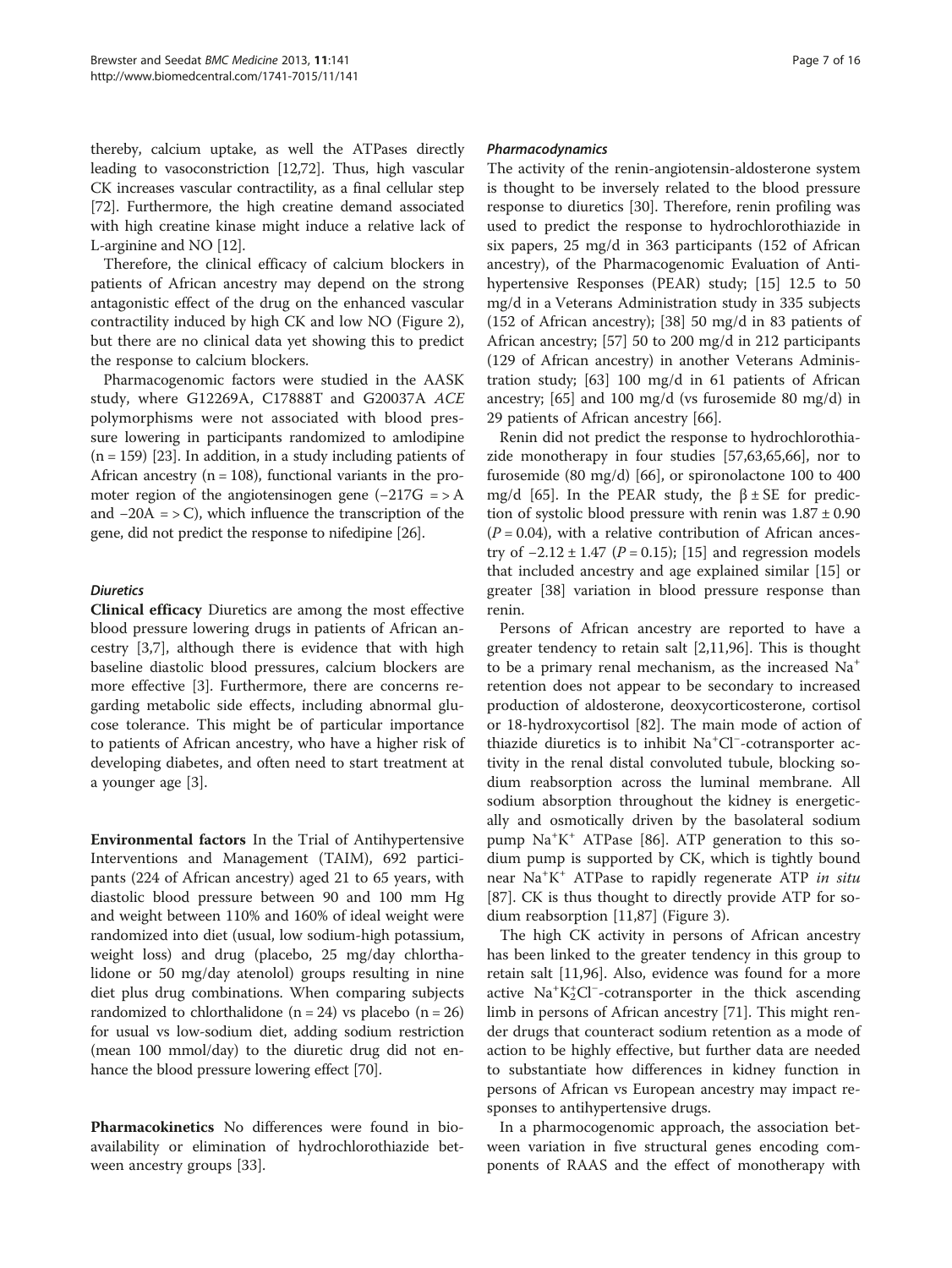<span id="page-7-0"></span>

hydrochlorothiazide 25 mg daily for four weeks, was studied in 255 hypertensive men and women of African and 246 European ancestry, including AGT (angiotensinogen) G-6A, AT1R (angiotensin II receptor, type 1) A1166C, ACE Insertion/Deletion; CYP11B2 (aldosterone synthase) C-344 T, and REN (renin) A7174G. Only in women of African ancestry, but not in men or patients of European ancestry, blood pressure lowering was greater with an increasing number of AGT–6A alleles (−11.3 mm Hg for GG, −18.2 mm Hg for AG and −22.2 mm Hg for AA;  $P = 0.03$ ); and of  $ATIR$  1166A alleles (−14 mm Hg for CC, −15.6 mm Hg for AC and −22.5 mm Hg for AA;  $P = 0.04$  [\[30](#page-13-0)].

The association between the response to hydrochlorothiazide 25 mg daily for four weeks and a polymorphism (C825T) in exon 10 of the gene encoding the b3-subunit of G proteins (GNB3), which potentially leads to enhanced sodium-proton antiport activity was assessed in men and women of African  $(n = 197)$  and European ancestry  $(n = 190)$  [[32\]](#page-13-0). Relative frequencies of the CC, TC and TT genotypes of GNB3 differed significantly between groups, with the T allele significantly more frequent in patients of African than in European ancestry (76.1% versus 28.9%,  $P$  <0.01). In patients of European ancestry, and in men, but not in women of African ancestry, the presence of the T allele was associated with a greater reduction in systolic and diastolic blood pressure with treatment, with mean declines of respectively, 10.2 and 5.9 mm Hg in CC; 13.6 and 7.8 mm Hg in TC; and 16.3 and 10.5 mm Hg in TT genotypes, accounting for 3.1% and 4.5%, respectively, of interindividual variation

in the systolic and diastolic blood pressure responses to hydrochlorothiazide [[32](#page-13-0)].

The WNK-SPAK-Na<sup>+</sup>Cl<sup>-</sup>-cotransporter pathway has been previously implicated in thiazide response, as variations in WNK1 were associated with differential BP response to hydrochlorothiazide [\[76](#page-14-0)]. Therefore, 195 "good" and 194 "poor" responders to hydrochlorothiazide 25 mg daily from the Genetic Epidemiology of Responses to Antihypertensives study were genotyped for approximately 100 single nucleotide polymorphisms within 5,000 bases of STK39, with a replication sample of 201 hydrochlorothiazide-treated hypertensives from the PEAR study. No polymorphism was significantly associated with blood pressure response [[76\]](#page-14-0).

In the Genetics of Hypertension-Associated Treatment Study (GenHAT), participants of the Antihypertensive and Lipid-Lowering treatment to prevent Heart Attack Trial (ALLHAT) were studied for the association between α-adducin Gly460Trp polymorphism and blood pressure response to chlorthalidone vs other drugs  $(n =$ 36,913; 12,696 of African ancestry). Carriers of the Trp allele are reported to have a greater occurrence of saltsensitive hypertension, and blood pressure response to diuretics was pronounced with the Trp allele, compared to the Gly allele in European ancestry populations [\[25](#page-13-0)]. However, GlyGly homozygotes were significantly more frequent in participants of African ancestry than in other participants (82.6% vs 67.4%,  $P \le 0.01$ ), and there was no significant difference in systolic or diastolic blood pressure response between Trp allele carriers and non-carriers (systolic/diastolic reduction in Trp allele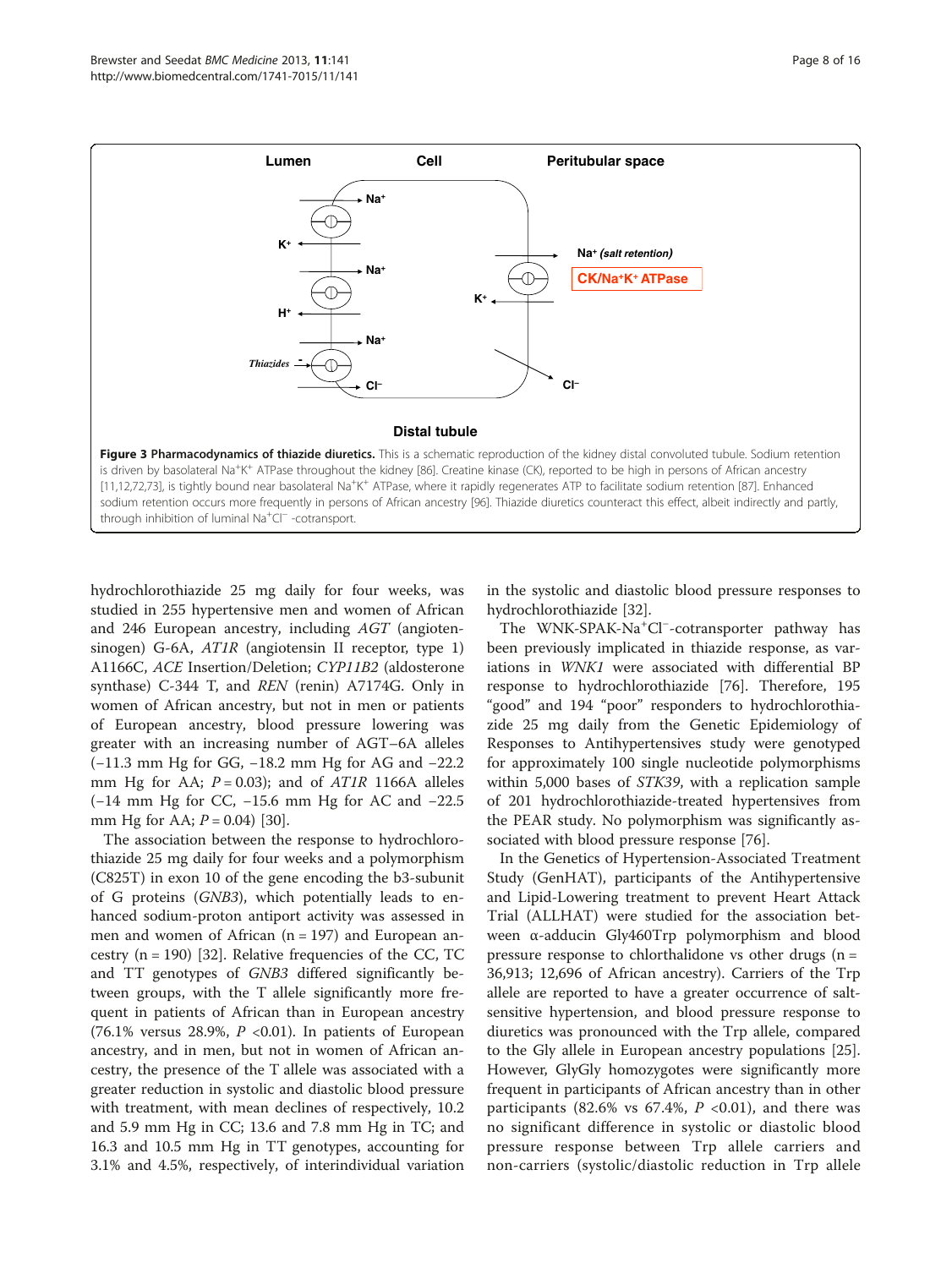carriers −7.42/–3.23 mm Hg, vs −7.44/–3.57 mm Hg in non-carriers;  $P > 0.05$  [[25](#page-13-0)].

Also, polymorphisms of the GRK2 gene (ADRBK1) and GRK5 Gln41Leu, which are reported to mediate down-regulation of β-adrenergic signaling, were studied in 418 patients (167 of African ancestry) from the PEAR study. The genotypes were not associated with the blood pressure response to hydrochlorothiazide [[77\]](#page-14-0).

Finally, using genome wide analysis, good and poor responders to hydrochlorothiazide of African (n = 194) and European ancestry  $(n = 195)$  were compared. Variation in one region on chromosome 12q15 emerged to be significantly associated with blood pressure response, but only in subjects of African ancestry [\[21](#page-13-0)]. Follow-up analysis favored YEATS4, a gene probably encoding a transcription factor, over LYZ, encoding lysozyme, as positional candidate genes [\[21](#page-13-0)]. The study has now been replicated [[83](#page-15-0)], but the biological mechanism that may underlie the observed associations with blood pressure response to hydrochlorothiazide is hitherto unclear.

# Inhibitors of the RAAS system ACE inhibitors

Clinical efficacy ACE inhibitors are known to induce less blood pressure lowering in patients of African than in European ancestry [[7\]](#page-13-0). In the former, ACE inhibitors do not differ from placebo in achieving diastolic goal blood pressure with monotherapy [\[3](#page-13-0)]. The main difference in side effects is the relatively high incidence of angioedema with the use of ACE inhibitors in patients of African ancestry [[3](#page-13-0)].

Environmental effects High salt intake reduces the blood pressure lowering efficacy of ACE inhibition. With a high salt diet (190 mmol sodium/day) and enalapril studied in 391 subjects (96 of African ancestry), systolic blood pressure reduction in mm Hg (SD) was smaller in patients of African, than of European ancestry (respectively, placebo 156.5 (13.1) vs. enalapril 146.2 (16.4); difference −10.3 for African, and placebo 159.2 (13.4) vs enalapril 144.2 (17.5); difference −15.0 for European ancestry groups).

With low salt (88 mmol sodium/day), blood pressure was lower, but the difference persisted (African ancestry, placebo 145.0 (16.1) vs enalapril 137.2 (19.2) difference −7.7; European ancestry placebo 145.1 (17.1) vs enalapril 132.4 (16.2), difference −12.7) [\[41\]](#page-14-0). Drug efficacy of ACE inhibitors in patients of African ancestry can thus be modulated by controlling salt intake, or adding thiazide diuretics to the drug regimen [[8\]](#page-13-0). However, even with low salt, the blood pressure lowering effect of ACE in-hibitors is greater in patients of European ancestry [\[41](#page-14-0)]. This implies that other factors are involved in the difference in drug response.

Pharmacokinetics In the ramipril arm of the AASK study [[17](#page-13-0)], there were no associations between CYP3A4 A392G, CYP3A4 T16090C or CYP3A5 A6986G genotypes and time to reach target mean arterial pressure among men or women randomized to a low or usual mean arterial pressure.

Pharmacodynamics The main mode of action of ACE inhibition is well known, the drugs reduce the activity of angiotensin converting enzyme, and eventually, angiotensin, aldosterone and salt retention. In addition, ACE inhibitors promote NO synthesis in the endothelium [[97\]](#page-15-0).

A repressed RAAS system occurs with greater frequency in persons of African ancestry [\[2](#page-13-0)[,35](#page-14-0)]. Therefore, any drug further repressing this system could be expected to be less effective in this population group [[15,22](#page-13-0)[,38,50](#page-14-0)]. However, clinical trials have produced mixed results in whether low renin levels adequately predict an attenuated antihypertensive response [\[22](#page-13-0)[,38,40,50](#page-14-0)]. As with diuretics, profiling based on age and ancestry was shown to be superior to renin levels in predicting the magnitude of the antihypertensive response to captopril [\[38](#page-14-0)].

Regarding the intracellular effect of ACE inhibitors, the drugs were observed to have an ACE independent effect [\[47](#page-14-0)], and partly assert their effect through NO [[97\]](#page-15-0). Thus, the lower bioavailability of NO in persons of African ancestry [[10](#page-13-0),[12](#page-13-0),[36,37,72](#page-14-0)[,79,81](#page-15-0)], might contribute to the low efficacy of ACE inhibitors. As to the cause of low NO bioavailability, G6PD deficiency [[79,80\]](#page-15-0), and low L-Arginine [\[69](#page-14-0)[,81](#page-15-0)], associated with enhanced creatine biosynthesis with high creatine kinase [\[12](#page-13-0)[,72\]](#page-14-0), have been suggested.

G6PD is the first and rate-limiting enzyme of the pentose phosphate pathway, thus serving as the principle source of cellular nicotinamide adenine dinucleotide phosphate-oxidase (NADPH), a cofactor for NO synthase. Vascular endothelial cells constitutively express nitric oxide synthase that forms NO in the presence of oxygen from the semi-essential amino acid L-arginine. NO synthase binds NADPH, flavin adenine dinucleotide, flavin mononucleotide, L-arginine, a heme moiety and tetrahydrobiopterin. Tetrahydrobiopterin synthesis itself is also dependent on available NADPH [\[80\]](#page-15-0).

In line with this, G6PD deficiency, reported in up to 25% of persons of African ancestry [[79](#page-15-0)], has been shown to reduce NO bioavailability in vitro [[80](#page-15-0)]. In addition, the high creatine synthesis associated with the high creatine kinase activity found in persons of African ancestry [[11,12,](#page-13-0)[72,73\]](#page-14-0), is thought to hamper the bioavailability of the precursor L-arginine shared with nitric oxide synthase (Figure [2](#page-5-0)). Thus, high CK has been shown to be associated with low vascular NO bioavailability in vitro [[72\]](#page-14-0), and L-Arginine was found to be low in persons of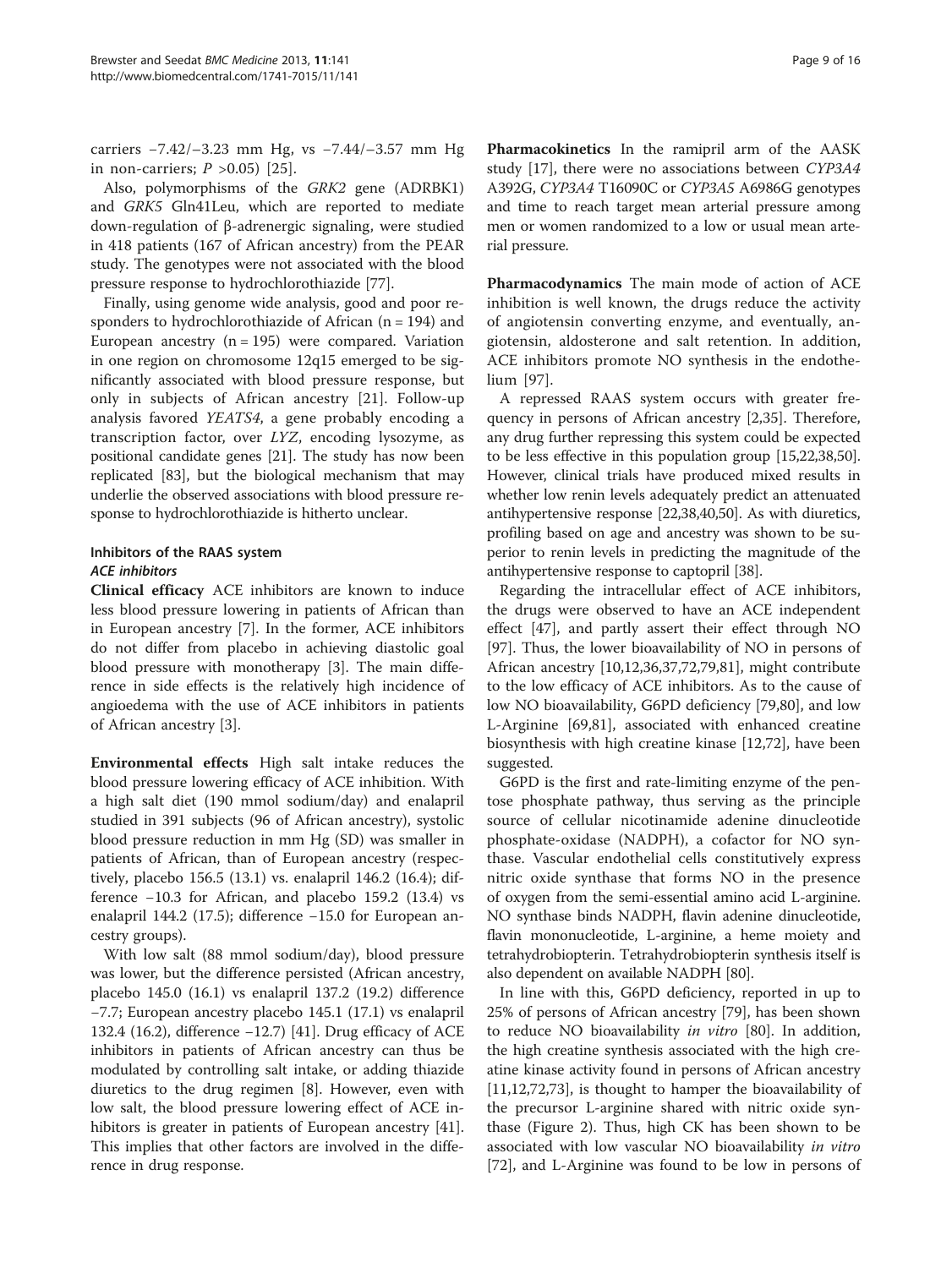African ancestry [\[69](#page-14-0)], with supplementation restoring NO bioavailability in vivo [\[81](#page-15-0)]. However, there are no clinical data yet that associate the response of ACE inhibitors to high CK or low NO.

Pharmacogenomic factors studied include polymorphisms in the ACE gene. The ACE insertion/deletion genotype ACE DD (30% of all participants; 33% of all participants of African ancestry, n = 13,070) had a poorer response to lisinopril treatment than to any of the other three drugs in the GenHAT study. However, the effect was small, a difference of 0.85 mm Hg systolic (SE 0.51) and 0.50 mm Hg diastolic (SE 0.28), with "similar" results reported for the subgroup analysis for patients of African ancestry [[28](#page-13-0)].

In the AASK study, participants randomized to ramipril ( $n = 347$ ) were genotyped at three polymorphisms on ACE, downstream from the ACE insertion/deletion polymorphism: G12269A, C17888T and G20037A. Only participants with a homozygous genotype at G12269A and C17888T, and randomized to the usual mean arterial pressure goal (≤107 mm Hg) reached a blood pressure goal significantly faster than those with a heterozygous genotype (adjusted hazard ratio respectively 1.86; 95% CI 1.32 to 3.23, and 1.49; 95% CI 1.01 to 2.13, potentially due to linkage disequilibrium with ACE I/D [\[23\]](#page-13-0).

Finally, in a study including patients of African ancestry  $(n = 77)$ , functional variants in the promoter region of the angiotensinogen gene  $(-217G = > A$  and  $-20A = > C$ ) were assessed. Patients with the AA genotype of the −217G= > A variant treated with enalapril or lisinopril showed no significant decrease in blood pressure (systolic blood pressure + 0.84 (SD 2.89),  $P = 0.78$ ; diastolic blood pressure  $-0.47$  (SD 1.74),  $P = 0.79$ ); while patients with at least one copy of the −217G allele developed respectively a 7.23 (1.55) and 5.38 (1.12) mm Hg decrease ( $P < 0.01$ ). Similarly, in patients with the −20AA genotype no change in blood pressure occurred, whereas in those patients with at least one copy of the −20C allele, systolic blood pressure decreased in response to ACE inhibitor therapy. In line with this, patients with at least one copy of both the −217G and the −20C allele developed substantial decreases in blood pressure (change in mean ambulatory blood pressure, mm Hg: SBP −14.08 +/− 3.72, P <0.01; DBP −9.62 +/− 2.74, P <0.01) [[26](#page-13-0)].

# Other drugs affecting the RAAS system

Angiotensin receptor blockers are also less effective in patients of African ancestry as compared to calcium blockers and diuretics [\[3](#page-13-0)]. In one study, the mean plasma concentration and elimination half-life of irbesartan were 20 to 25% higher in persons of African than of European ancestry, while the peak plasma concentration was comparable between the two groups [\[68\]](#page-14-0). As with ACE inhibitors, ancestry was superior to renin profiling to predict the response to candesartan [[22](#page-13-0)]. Finally, the aldosterone antagonist eplerenone was more effective than losartan in patients of African ancestry, and equally effective as in patients of European ancestry in one trial [[84](#page-15-0)], despite similar or lower plasma aldosterone levels reported in persons of African, compared to European ancestry [[29](#page-13-0),[84](#page-15-0)]. As stated above, renin levels did not predict the response to spironolactone (100 to 400 mg/d) [\[65\]](#page-14-0).

# β-adrenergic blockers

Clinical efficacy The efficacy of systolic blood pressure lowering of β-adrenergic blockade as monotherapy in uncomplicated essential hypertension is not significantly different from placebo in patients of African ancestry, and some trials report significant placebo corrected increase in blood pressure with β-adrenergic blockade in this population group [[3](#page-13-0),[92](#page-15-0)] The main side effects are metabolic, including higher glucose levels [\[3](#page-13-0)].

Environmental factors To our knowledge, there are no environmental factors reported that may help explain the attenuated blood pressure lowering response of patients of African ancestry to β-adrenergic blockade. In the TAIM study, adding sodium restriction (mean 100 mmol/day) to an atenolol regimen (usual/sodium restricted diet: atenolol  $n = 22/29$ ; placebo  $n = 26/19$ ) did not enhance the blood pressure lowering effect [[70](#page-14-0)].

Pharmacokinetics Studies on the differences in the pharmacokinetics of β-adrenergic blockers based on ancestry yielded heterogeneous results. Oral clearance of L-propranolol was reported to be similar [[56](#page-14-0)], or higher in persons of African, than in persons of European, ancestry (respectively 28 ml/min/kg, SD 8; vs 21, SD 7;  $P \le 0.05$  [\[52\]](#page-14-0), with similar, or up to 25% lower peak plasma concentrations [[52,56](#page-14-0)]. In line with this, hepatic metabolism of propranolol via side chain oxidation, 4-hydroxylation or R-propranolol glucuronidation was observed to be higher in persons of African than in those of European ancestry [\[44](#page-14-0)]. However, propranolol clearance after intravenous infusion (0.1 mg/kg), was similar in one study [[61\]](#page-14-0). On the other hand, around 30% higher plasma concentrations were found after 100 mg oral metoprolol in an indirect comparison between subjects of African vs European ancestry, respectively 154 ng/ml vs 117 at  $t = 3$  h [\[59\]](#page-14-0), while others observed no significant differences in plasma peak plasma concentrations or systemic clearance [[55\]](#page-14-0). Also, metabolism of metoprolol via CYP2D6 assessed with an oral dose of 200 mg, given to men of African and European ancestry (10 in each group) was not significantly different [\[45](#page-14-0)]. Finally, pharmacokinetic studies of pindolol yielded similar results in both groups [[64](#page-14-0),[67](#page-14-0)].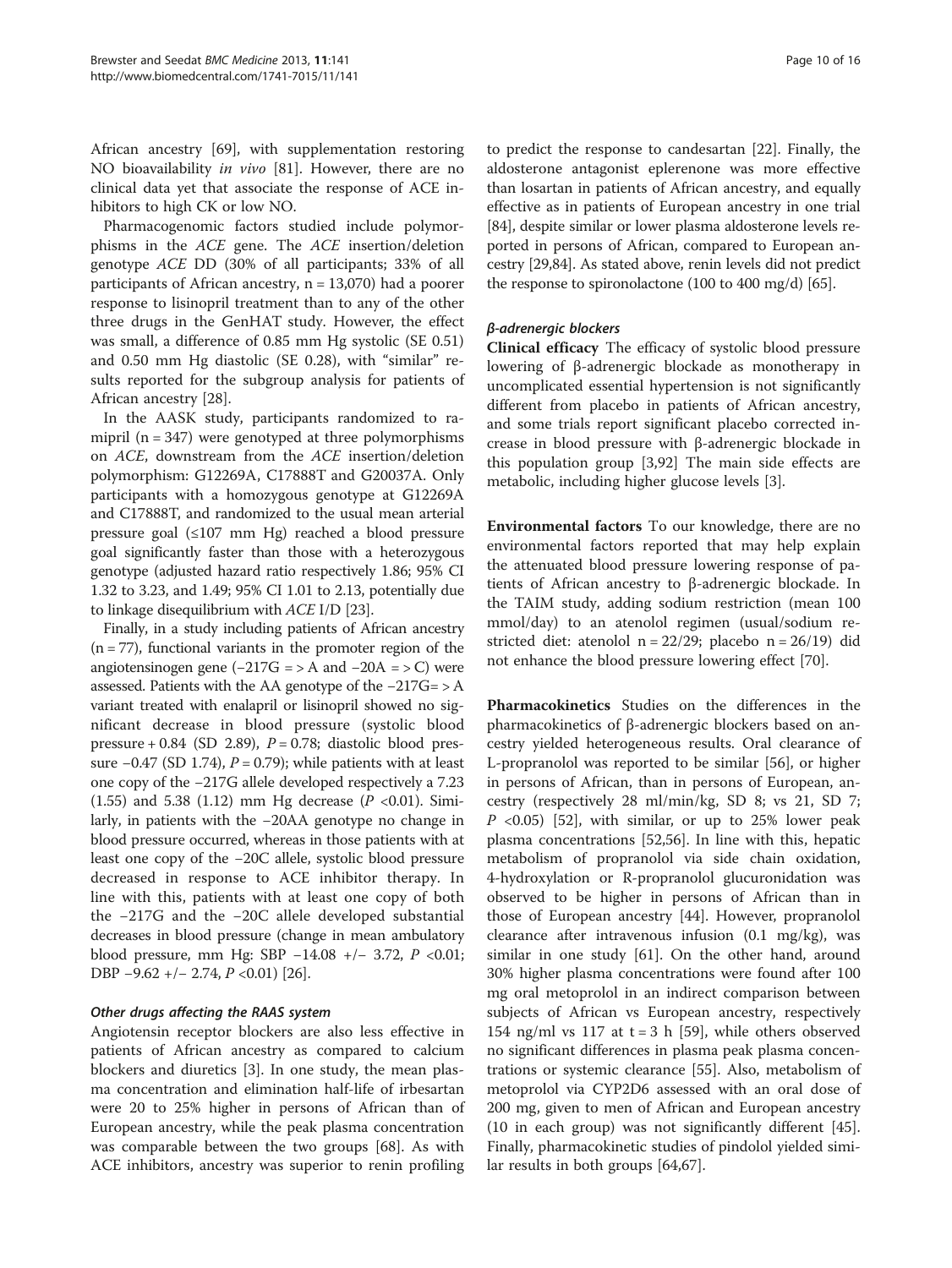Pharmacodynamics The attenuated response of persons of African ancestry to β-adrenergic blockers was extensively studied. As renin lowering contributes to the antihypertensive effect of β-adrenergic blockers, these drugs were expected to be less effective in subjects of African ancestry [\[8](#page-13-0)]. Indeed, renin correlated with the blood pressure lowering response to atenolol 50 to 100 mg/d in a study including 67 subjects (33 of African ancestry) [[53\]](#page-14-0). However, renin did not predict the response to propranolol (80 to 640 mg/d) in 215 participants (132 of African ancestry) of a Veterans Administration study [[15\]](#page-13-0). The relative contribution of renin vs African ancestry ( $β$  ± SE) was calculated in multivariable regression analysis, to be respectively  $-4.05 \pm 0.84$  vs  $-7.45 \pm 1.53$ ; both  $P \le 0.01$  [\[15\]](#page-13-0). Finally, in a study of 335 subjects (152) of African ancestry), therapeutic responses to atenolol 25 to 100 mg were consistent with a baseline renin profile, but age-ancestry subgroup profiling was a better predictor of response [[38\]](#page-14-0).

β-blockers are thought to lower blood pressure predominantly through a reduction in cardiac contractility and heart rate. While early studies found a reduced sensitivity to isoprenaline in healthy men of African ancestry [\[49\]](#page-14-0), reports on changes in heart rate after β-blockers in healthy volunteers were conflicting, with either a greater response in persons of African ancestry (to oral propranolol 240 mg/d); [[75](#page-14-0)] an attenuated response (to intravenous propranolol up to 0.15 mg/kg [[78\]](#page-14-0), or metoprolol 50 μg/mL); [\[55](#page-14-0)] or no significant difference between groups (to intravenous propranolol 0.15 mg/kg) [[49\]](#page-14-0). We retrieved no studies in hypertensives.

Pharmacogenomic studies focussed on the frequency of occurrence of the responsive β1-receptor (ADRB1) genotype Arg 389/Ser 49 in persons of African ancestry, which was associated with greater blood pressure lowering responses to β-adrenergic blockade in other population subgroups [\[14\]](#page-13-0).

In one small study, including 40 subjects (10 of African ancestry) patients homozygous for Arg at codon 389 had a nearly three-fold greater reduction in daytime diastolic blood pressure (−13.3% +/− 8.4% versus −4.5% +/− 8.2%,  $P$  <0.01) compared with those who carried the variant allele, and Ser49-Arg389/Ser49-Arg389 diplotype demonstrated a decline in blood pressure of 14.7 mm Hg versus 0.5 mm Hg in patients with the Gly49-Arg389/Ser49- Gly389 diplotype, this was independent of ancestry [[74](#page-14-0)].

In addition, Kurnik et al. studied sensitivity to βblockade by the attenuation of exercise-induced tachycardia in 165 subjects (73 of African ancestry), and found that heart rate reduction was greatest in the Arg389/Arg389 group, intermediate in the heterozygotes, and smallest in the Gly389/Gly389 group; this effect was seen in both ancestry groups. Carriers of the responsive Arg389/Ser49 haplotype, had a 27% greater

adjusted reduction in heart rate at maximal exercise (mean difference, 3.7 bpm; 95% CI, 1.2 to 6.2;  $P < 0.01$ ). However, differences in sensitivity to the β1-blocker atenolol persisted after accounting for different distributions of functional genetic β1-receptor variants, suggesting that additional factors contribute to the differences found between ancestry groups [[20](#page-13-0)].

The AASK study yielded conflicting results as time to reach the target mean arterial pressure of 107 mm Hg with metoprolol (329 participants randomized) was not significantly different for Ser49 or Gly49 variants. In contrast with studies in other population subgroups, the "hazard" ratio of reaching goal blood pressure was lower, 0.68 (95% CI 0.50 to 0.93) in individuals with at least one 'responsive' Arg389 allele compared to individuals with Gly389/Gly389 [\[14\]](#page-13-0).

Finally, a series of pharmacogenomics studies did not further explain why patients of African ancestry respond less to β-adrenergic blockade. The G-protein-coupled receptor kinase 5 (GRK5) codes for a serine/threonine kinase that phosphorylates and desensitizes G-proteincoupled receptors. However, in a study of 154 healthy subjects (69 of African ancestry), GRK5 Gln41Leu polymorphism, present in approximately 40% of the persons of African and 2% of individuals European of ancestry, did not affect the response to atenolol [\[18](#page-13-0)]. Furthermore, polymorphisms of the GRK2 gene (ADRBK1) and GRK5 Gln41Leu polymorphisms, studied in 418 patients (167 of African ancestry) from the PEAR study did not affect the blood pressure response to atenolol [[77\]](#page-14-0). Finally, the polymorphisms Arg65Leu, Ala142Val, and Ala486Val of the G protein-coupled receptor kinase gene, GRK4, were studied in the AASK Study [[19\]](#page-13-0). Only in men randomized to the usual blood pressure goal (mean arterial pressure 102 to 107 mm Hg), the adjusted "hazard" ratio to reach goal blood pressure with metoprolol was 1.54 (95% CI 1.11 to 2.44;  $P \le 0.01$ ) with Ala142Val. There was no association between GRK4 polymorphisms and blood pressure response to metoprolol in women. Thus, despite extensive research, there is no clear pharmacogenomic evidence why patients of African ancestry may have a differential response to β-adrenergic blockade.

An important aspect of β-blocker therapy is that inhibition of β2-mediated vasodilation by β-adrenergic blockers may induce peripheral vasoconstriction and blood pressure increase, thus counteracting the antihypertensive effect [\[3](#page-13-0)[,92](#page-15-0)]. (Nebivolol, a β-adrenergic blocker that generates intravascular NO is reported to have less vasoconstrictive effect) [\[16,27\]](#page-13-0). β2-adrenergic effects were addressed in the following studies. A blunted forearm flow response was reported in subjects of African vs European ancestry after intra-arterial infusion of isoprenaline, a nonselective β-adrenergic agonist (respectively 10.9 (SE 1.7) with African, versus 14.9 (1.5) mL/min/dL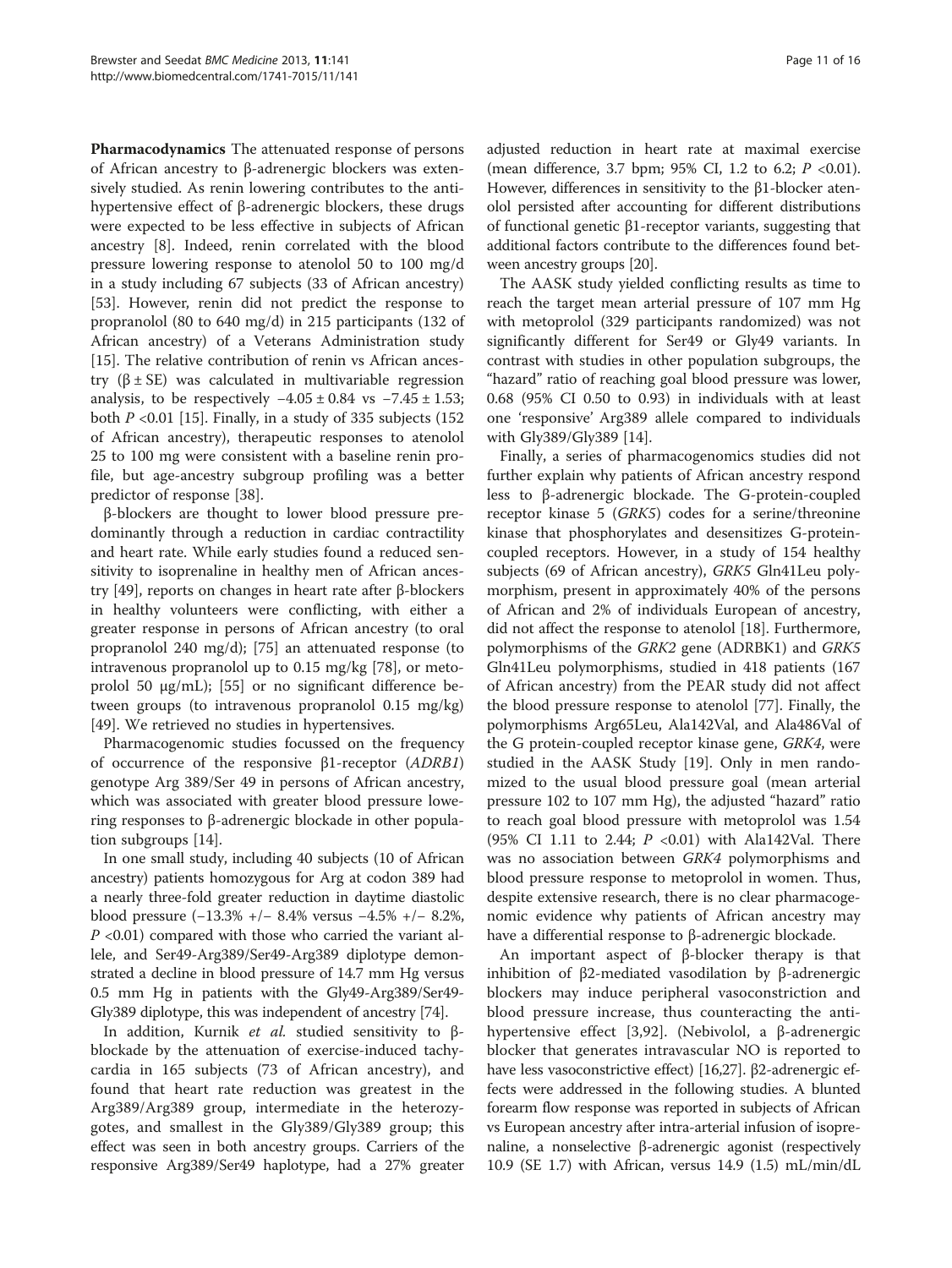with European ancestry;  $P < 0.01$  [\[37\]](#page-14-0), with similar results in an independent study [[42](#page-14-0)]. However, lymphocyte β-2 adrenergic receptor density was found similar in subjects of African compared to European ancestry (African, 19.2 +/− 2.2 fmol/mg protein; European, 15.2 +/− 1.4 fmol/mg protein) [\[54](#page-14-0)], with a lower affinity of the β2 receptor for propranolol in persons of African ancestry [\[51](#page-14-0)].

Studies on differences in intracellular cAMP production as part of the intracellular signaling cascade after receptor stimulation yielded conflicting results. Lower, as well as higher, baseline and isoproterenol stimulated cAMP levels were found in subjects of African compared to European ancestry [[54,62\]](#page-14-0), and men of African ancestry with the highest lymphocyte β2-adrenergic agonists mediated cAMP production had the greatest blood pressure increases during antagonist (metoprolol) therapy [\[48\]](#page-14-0).

The intracellular signaling pathway after β2-adrenergic stimulation and cAMP production eventually leads to inhibition of myosin light chain kinase activity and vasodilation [\[91\]](#page-15-0). β-blockers may thus promote peripheral vasoconstriction. Moreover, there is evidence of high vascular smooth muscle creatine kinase in persons of African ancestry. The enzyme CK rapidly provides ATP for enzymes leading to vasoconstriction, including myosin light chain kinase [[11,12,](#page-13-0)[72,73\]](#page-14-0). Hence, high activity of CK may facilitate pressor responses with β-blockers (Figure [2\)](#page-5-0), but as yet there are no clinical data to substantiate this.

# α-1-adrenergic antagonists

There were only minor pharmacokinetic differences between subjects of African  $(n = 6)$  and European ancestry  $(n = 6)$  in trimazosin pharmacokinetics, with the latter having a larger volume of distribution, and a longer terminal elimination half-life for the metabolite, 1-hydroxytrimazosin [\[60\]](#page-14-0). Furthermore, profiling based on age and ancestry was shown to be superior to renin levels in predicting the magnitude of the antihypertensive response to prazosin [\[38](#page-14-0)].

# **Discussion**

Why do hypertensive patients of African ancestry generally respond better to diuretics and calcium blockers and less well to ACE and β-adrenergic blockade? Many clinicians use the self-defined ancestry of a patient as a clinical guide to select antihypertensive drugs [[5\]](#page-13-0), but considerable overlap in response is known to occur between ancestry groups [\[3,6](#page-13-0)-[8\]](#page-13-0). Therefore, many health care workers and patients object to using ancestry as a proxy for drug response [\[7,8](#page-13-0)], and it is advocated that reduction of blood pressure and related mortality should be achieved through individual treatment options [\[5,7,8](#page-13-0)].

However, to reach this end, ethno-cultural and biological differences in drug response behind the surrogate measures of 'ancestry' or 'ethnicity' need to be identified.

To our knowledge, this is the first systematic review on environmental, pharmacokinetic and pharmacodynamic factors that may contribute to the differential clinical response to different types of drugs observed in patients of African ancestry. In this paper, we also addressed genetic variation thought to affect pharmacokinetic and pharmacodynamic mechanisms, of which phase 1 and phase 2 drug metabolism and receptor function have been most extensively studied.

However, the magnitude of the effects of variation in single candidate genes on antihypertensive drug responses appears to be very modest, accounting for only a small percentage of total variation in response when reported (<5%). Also, we found considerable heterogeneity in the direction of the effect across sex and ancestry groups. Studies of polymorphisms may reflect inheritance of a locus in linkage disequilibrium with the gene variation. Because linkage disequilibrium is affected by the population's history, true associations due to linkage disequilibrium may yield conflicting results in two separate populations [\[98\]](#page-15-0). No unique mutation was by itself predictive of the therapeutic response to these drugs, and even the combined effects of polymorphisms did not account for enough variation in response to be clinically useful.

Differences in pharmacodynamics were most consistent, mainly related to the pathophysiology and clinical characteristic of hypertension in patients of African ancestry. In this regard, new views have developed that expand the classical pathophysiology of patients of African ancestry to have low renin hypertension [\[2,8\]](#page-13-0). Low renin in itself does not explain the greater occurrence of hypertension or the enhanced vascular contractility reported in this group [\[11\]](#page-13-0), and in the presented data, profiling based on age and ancestry was equal or superior to renin in predicting drug responses. Recent data point to a central role for the balance between NO bioavailability and creatine kinase activity [\[10,12,16,31](#page-13-0)[,72,](#page-14-0)[79-81\]](#page-15-0). The NO and CK systems share a common precursor in L-Arginine, and display antagonizing effects with mutual inhibition (Figure [2\)](#page-5-0). NO inhibits CK, lowers blood pressure and promotes cardiovascular health [[11,12,](#page-13-0)[81,94](#page-15-0)]. High CK activity is thought to promote salt retention and vascular contractility, with low renin as an epiphenomenon [[11](#page-13-0),[12](#page-13-0)[,72\]](#page-14-0). Cytoplasmic CK is tightly bound near ATPases, such as Na<sup>+</sup>K<sup>+</sup> ATPase and myosin ATPase, to rapidly transfer a phosphoryl group from creatine phosphate to adenosine diphosphate (ADP) in situ, and generate ATP near these ATPases, thereby facilitating ion transport and muscle contractility [\[11,12](#page-13-0),[88-90](#page-15-0)]. The high creatine synthesis associated with high creatine kinase activity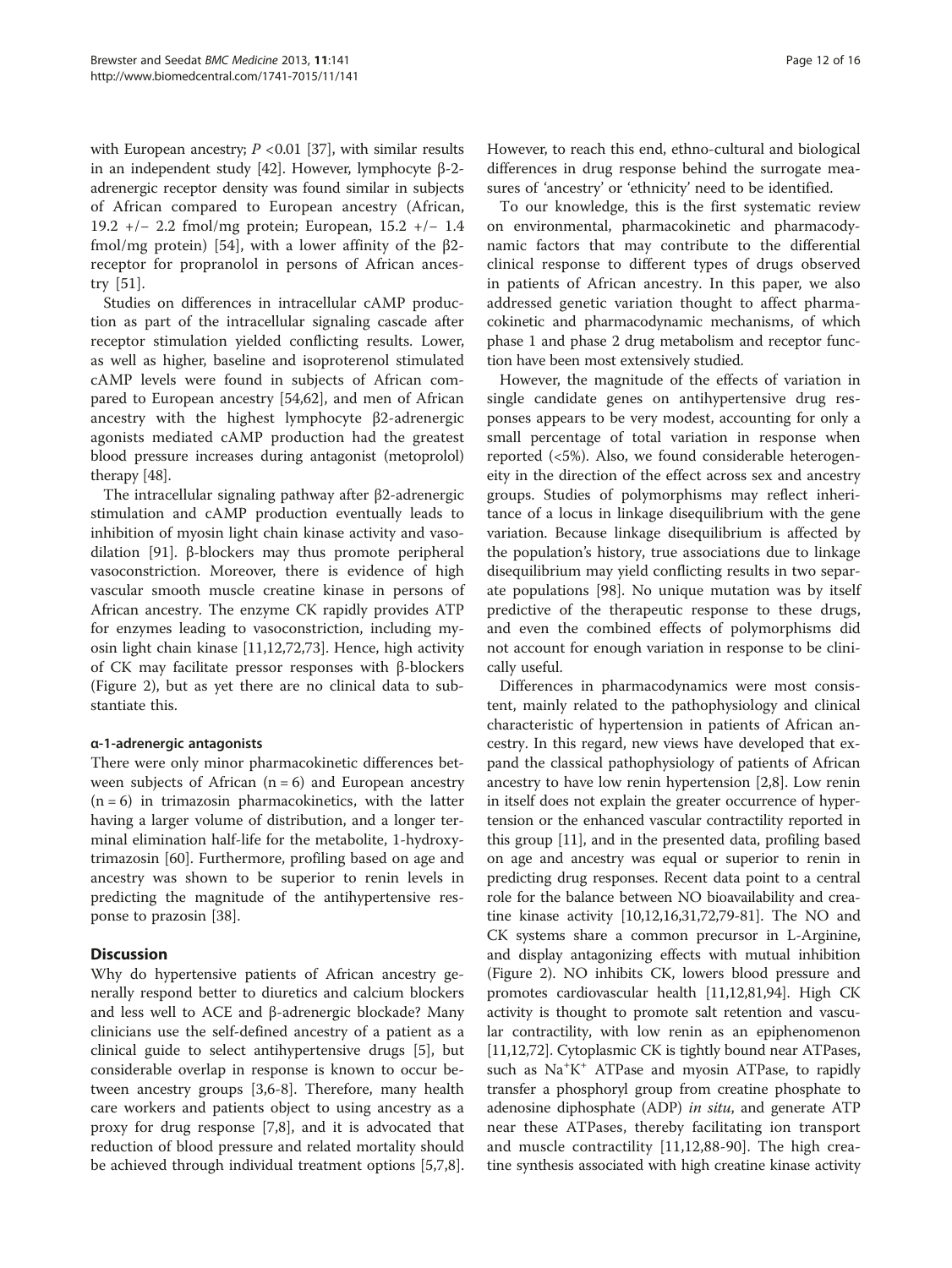demands L-Arginine, which is thought to lower NO bioavailability [[12](#page-13-0)[,72](#page-14-0)]. In line with this, CK is the main predictor of blood pressure in the general population [[11,12](#page-13-0)[,99\]](#page-15-0), and of failure of antihypertensive therapy [[100](#page-15-0)]. Patients of African ancestry are reported to have low NO bioavailability [\[10\]](#page-13-0), high CK activity [[11,12](#page-13-0)[,72,73](#page-14-0)], and low L-arginine [[69](#page-14-0)], with restored NO bioavailability upon L-Arginine supplementation [[81](#page-15-0)]. However, although it is plausible that inter-individual differences in blood pressure lowering efficacy of drugs could be related to the balance between NO and CK activity, with lower efficacy of drugs that require NO synthesis (such as ACE inhibitors), or promote CK-dependent vasoconstriction (β-adrenergic blockers), and higher efficacy of drugs that counteract CK (diuretics and calcium blockers), there are no further clinical data yet to substantiate this. Hitherto, self-defined ancestry remains the best predictor of responses to antihypertensive drugs, and is shown superior to renin status.

The main strength of this study is that this is the first systemic review, designed to assess potential causes for the different responses of patients of African ancestry to antihypertensive drugs, including all published papers without language restriction, and considering salt intake, recent development in pathophysiology and pharmacogenomics, as well as resulting differences in pharmacokinetics and pharmacodynamics. Our systematic approach reduces over-interpretation of study data, and increases the transparency and reproducibility of the synthesis [\[13](#page-13-0)].

Using this rigid methodology, the data on potential predictors of blood pressure response in patients of African ancestry are far less conclusive than in previously published, non-systematic overviews [[6,8](#page-13-0)[,98](#page-15-0)], with selfdefined ancestry remaining the best predictor of responses to antihypertensive drugs. Although there is considerable heterogeneity among persons of sub-Saharan African descent, because of observed group differences in risk for hypertension, the field of hypertension continues to treat this group as a distinct biological entity [\[101](#page-15-0)]. We included environmental as well as biological factors, but we are aware that in a real world setting, differences in access to care, clinical management and adherence to treatment may have more impact on morbidity and mortality of patients of African ancestry than the differential response to antihypertensive drugs [\[102](#page-15-0)]. Still, in our focus on the effect of drug therapy on blood pressure, we address the most practical aspect of treatment. Lowering blood pressure is the most cost-effective way to reduce the morbidity and mortality of hypertension, and choosing highly effective drugs early in the treatment procedure helps achieve early adequate blood pressure lowering and leads to greater adherence [[5](#page-13-0),[8](#page-13-0)]. We also note that for many patients, this would mean using initial combination therapy [\[5](#page-13-0)], but there are insufficient data available to address differences

in pharmacokinetic and pharmacodynamics of combination therapy based on ancestry.

### **Conclusions**

Patients of African ancestry tend to suffer from more severe hypertension, characterized by enhanced vascular contractility and salt retaining capacity, therapy resistance, and higher morbidity and mortality of the condition and its complications. Because of the need for individual treatment options, as well as the increasing objections to the use of ancestry as a surrogate marker for therapeutic responses, we systematically gathered evidence on biomarkers that may predict the response of individual persons of African ancestry to different types of antihypertensive drugs. However, pharmacogenomics yield heterogeneous, insufficient evidence, and the low renin levels found with greater frequency in patients of African ancestry do not, or do not adequately, predict responses to antihypertensive drugs. Finally, there are no convincing clinical data yet of the emerging paradigm that low NO bioavailability and associated high cellular ATP buffer capacity predict the response to specific antihypertensive drugs. Currently, self-identified ethno-geographic ancestry remains the best available predictor of blood pressure lowering responses to antihypertensive drugs.

#### Abbreviations

AASK: The African-American study of kidney disease and hypertension; ACE or gene ACE: Angiotensin converting enzyme; ACE-i: ACE inhibitor; ADD1: Alpha-adducin gene; ADP: adenosine diphosphate; ADRB1: β-1-adrenergic receptor gene; AGT: Angiotensinogen gene; AGTR1 or AT1R: Angiotensin II receptor type I gene; AIM: African index medicus; ALLHAT: The antihypertensive and lipid-lowering treatment to prevent heart attack trial; BP: Blood pressure; Ca-blockers or CaB: Calcium channel blocker; cAMP: Adenosine cyclic 3′,5′-(monophosphate); cGMP: Guanosine cyclic 3′,5′-(monophosphate); CK: Creatine kinase; Creatine ~ P: Creatine phosphate; CYP11B2: Aldosterone synthase gene; EMA: European Medicines Agency; FDA: The Food and Drug Administration; GenHAT: The genetics of hypertension-associated treatment study; GNB3 and GNAS1: G-protein subunits genes; HCT: Hydrochlorothiazide; INVEST-GENES: The International Verapamil/trandolapril study (INVEST) genetic substudy; LC: Light chain; LILACS: Literatura Latino-Americana y del Caribe en Ciencias de la Salud; MAP: Mean arterial blood pressure; MLCP: Myosin light chain phosphatase; NADPH: Nicotinamide adenine dinucleotide phosphate-oxidase; NO: Nitric oxide; NOS3: Endothelial nitric oxide synthase gene; PEAR: The pharmacogenomic evaluation of antihypertensive responses; RAAS: Reninngiotensin-aldosterone system; REN: Renin gene; SER: Sarcoendoplasmic reticulum; TAIM: The trial of antihypertensive interventions and management.

#### Competing interests

YKS declare to have no competing interests. LMB is an inventor on NL patent WO/2012/138226 (filed).

#### Authors' contributions

Both authors have made substantial contributions to conception and design. LMB performed the search. Both authors contributed to extraction, analysis and interpretation of the data, and to drafting the manuscript. The authors read and approved the final manuscript and have given final approval of the version to be published.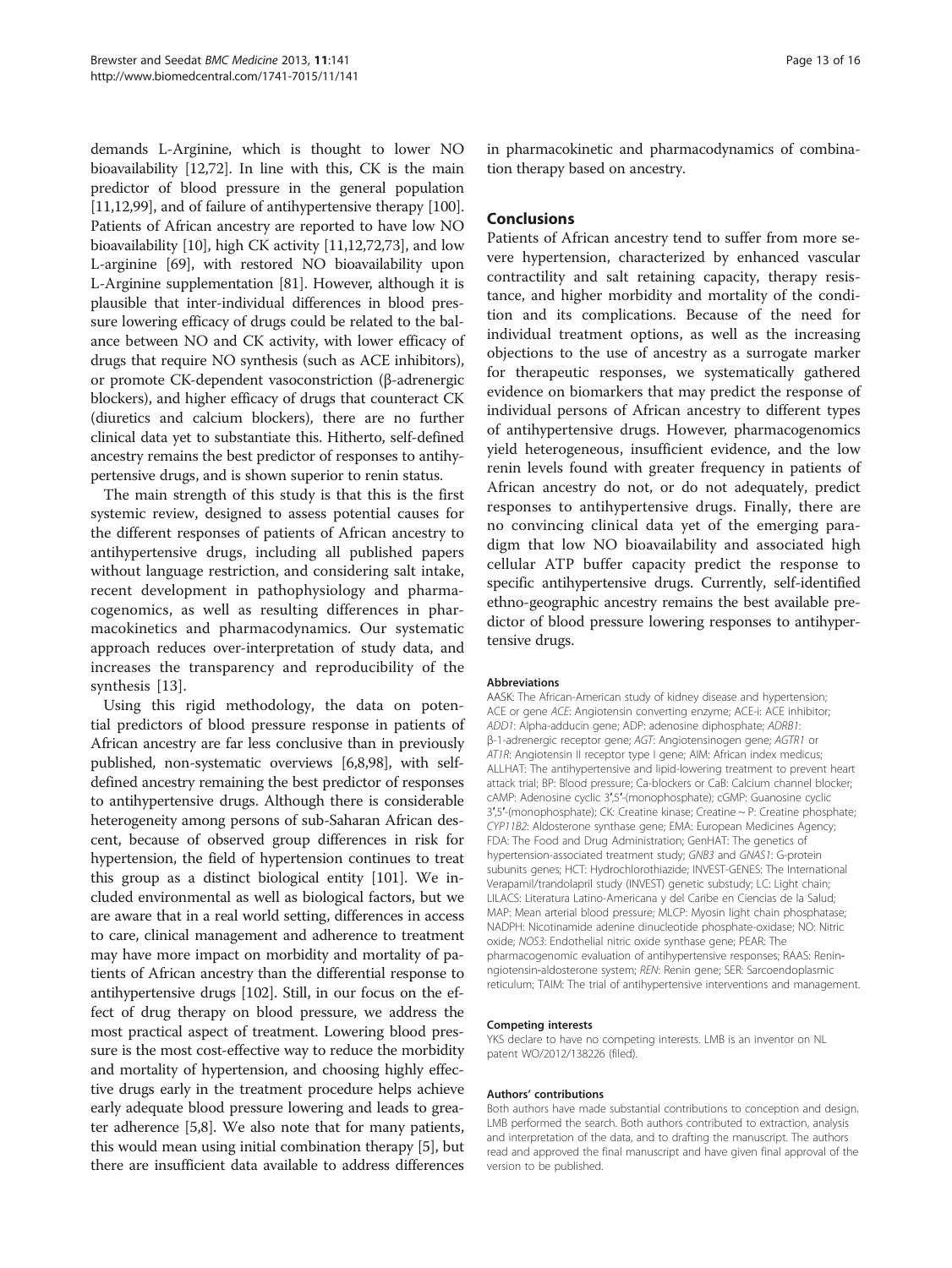#### <span id="page-13-0"></span>Acknowledgments

LMB is a recipient of a VENI fellowship (grant number 916.10.156) awarded by the national Netherlands Organisation for Scientific Research (NWO) as part of its Innovational Research Incentives Scheme. The funding body had no role in the study design, or in the collection, analysis, and interpretation of data, the writing of the manuscript; or in the decision to submit the manuscript for publication.

#### Author details

<sup>1</sup>Departments of Internal and Vascular Medicine, F4-222, Academic Medical Center, Meibergdreef 9, 1105 AZ Amsterdam, The Netherlands. <sup>2</sup>Nelson R Mandela School of Medicine, Faculty of Health Sciences, University of KwaZulu Natal, Private Bag. 7, Congella, 4013 Durban, South Africa.

#### Received: 27 October 2012 Accepted: 17 April 2013 Published: 30 May 2013

#### References

- 1. Ford ES: Trends in mortality from all causes and cardiovascular disease among hypertensive and nonhypertensive adults in the United States. Circulation 2011, 123:1737–1744.
- 2. Opie LH, Seedat YK: Hypertension in sub-Saharan African populations. Circulation 2005, 112:3562–3568.
- Brewster LM, van Montfrans GA, Kleijnen J: Systematic review: antihypertensive drug therapy in black patients. Ann Intern Med 2004, 141:614–627.
- 4. Jolly S, Vittinghoff E, Chattopadhyay A, Bibbins-Domingo K: Higher cardiovascular disease prevalence and mortality among younger blacks compared to whites. Am J Med 2010, 123:811–818.
- 5. Flack JM, Sica DA, Bakris G, Brown AL, Ferdinand KC, Grimm RH Jr, Hall WD, Jones WE, Kountz DS, Lea JP, Nasser S, Nesbitt SD, Saunders E, Scisney-Matlock M, Jamerson KA: Management of high blood pressure in Blacks: an update of the International Society on Hypertension in Blacks consensus statement. Hypertension 2010, 56:780–800.
- 6. Johnson JA: Ethnic differences in cardiovascular drug response: potential contribution of pharmacogenetics. Circulation 2008, 118:1383–1393.
- 7. Sehgal AR: Overlap between whites and blacks in response to antihypertensive drugs. Hypertension 2004, 43:566–572.
- 8. Jamerson KA: Rationale for angiotensin II receptor blockers in patients with low-renin hypertension. Am J Kidney Dis 2000, 36:S24-S30.
- 9. Schwartz GL, Turner ST: Pharmacogenetics of antihypertensive drug responses. Am J Pharmacogenomics 2004, 4:151–160.
- 10. Kalinowski L, Dobrucki IT, Malinski T: Race-specific differences in endothelial function: predisposition of African Americans to vascular diseases. Circulation 2004, 109:2511–2517.
- 11. Brewster LM, Clark JF, van Montfrans GA: Is greater tissue activity of creatine kinase the genetic factor increasing hypertension risk in black people of sub-Saharan African descent? J Hypertens 2000, 18:1537-1544.
- 12. Brewster LM, Mairuhu G, Bindraban NR, Koopmans RP, Clark JF, van Montfrans GA: Creatine kinase activity is associated with blood pressure. Circulation 2006, 114:2034–2039.
- 13. Rodgers M, Arai L, Popay J, Britten N, Roberts H, Petticrew M, Sowden A: Testing methodological guidance on the conduct of narrative synthesis in systematic reviews: effectiveness of interventions to promote smoke alarm ownership and function. Evaluation 2009, 15:49–73.
- 14. Lee J, Aziz H, Liu L, Lipkowitz M, O'Connor DT, Richard E, Brophy V, Wassel CL, Blantz R, Bhatnagar V: β(1)-adrenergic receptor polymorphisms and response to β-blockade in the African-American study of kidney disease and hypertension (AASK). Am J Hypertens 2011, 24:694-700.
- 15. Turner ST, Schwartz GL, Chapman AB, Beitelshees AL, Gums JG, Cooper-DeHoff RM, Boerwinkle E, Johnson JA, Bailey KR: Plasma renin activity predicts blood pressure responses to beta-blocker and thiazide diuretic as monotherapy and add-on therapy for hypertension. Am J Hypertens 2010, 23:1014–1022.
- 16. Merchant N, Searles CD, Pandian A, Rahman ST, Ferdinand KC, Umpierrez GE, Khan BV: Nebivolol in high-risk, obese African Americans with stage 1 hypertension: effects on blood pressure, vascular compliance, and endothelial function. J Clin Hypertens 2009, 11:720-725.
- 17. Bhatnagar V, Garcia EP, O'Connor DT, Brophy VH, Alcaraz J, Richard E, Bakris GL, Middleton JP, Norris KC, Wright J, Hiremath L, Contreras G, Appel LJ, Lipkowitz MS: CYP3A4 and CYP3A5 polymorphisms and blood pressure

response to amlodipine among African-American men and women with early hypertensive renal disease. Am J Nephrol 2010, 31:95-103.

- 18. Kurnik D, Cunningham AJ, Sofowora GG, Kohli U, Li C, Friedman EA, Muszkat M, Menon UB, Wood AJ, Stein CM: GRK5 Gln41Leu polymorphism is not associated with sensitivity to beta(1)-adrenergic blockade in humans. Pharmacogenomics 2009, 10:1581–1587.
- 19. Bhatnagar V, O'Connor DT, Brophy VH, Schork NJ, Richard E, Salem RM, Nievergelt CM, Bakris GL, Middleton JP, Norris KC, Wright J, Hiremath L, Contreras G, Appel LJ, Lipkowitz MS: G-protein-coupled receptor kinase 4 polymorphisms and blood pressure response to metoprolol among African Americans: sex-specificity and interactions. Am J Hypertens 2009, 22:332–338.
- 20. Kurnik D, Li C, Sofowora GG, Friedman EA, Muszkat M, Xie HG, Harris PA, Williams SM, Nair UB, Wood AJ, Stein CM: Beta-1-adrenoceptor genetic variants and ethnicity independently affect response to beta-blockade. Pharmacogenet Genomics 2008, 18:895–902.
- 21. Turner ST, Bailey KR, Fridley BL, Chapman AB, Schwartz GL, Chai HS, Sicotte H, Kocher JP, Rodin AS, Boerwinkle E: Genomic association analysis suggests chromosome 12 locus influencing antihypertensive response to thiazide diuretic. Hypertension 2008, 52:359–365.
- 22. Canzanello VJ, Baranco-Pryor E, Rahbari-Oskoui F, Schwartz GL, Boerwinkle E, Turner ST, Chapman AB: Predictors of blood pressure response to the angiotensin receptor blocker candesartan in essential hypertension. Am J Hypertens 2008, 21:61–66.
- 23. Bhatnagar V, O'Connor DT, Schork NJ, Salem RM, Nievergelt CM, Rana BK, Smith DW, Bakris GL, Middleton JP, Norris KC, Wright JT, Cheek D, Hiremath L, Contreras G, Appel LJ, Lipkowitz MS: Angiotensin-converting enzyme gene polymorphism predicts the time-course of blood pressure response to angiotensin converting enzyme inhibition in the AASK trial. J Hypertens 2007, 25:2082–2092.
- 24. Langaee TY, Gong Y, Yarandi HN, Katz DA, Cooper-DeHoff RM, Pepine CJ, Johnson JA: Association of CYP3A5 polymorphisms with hypertension and antihypertensive response to verapamil. Clin Pharmacol Ther 2007, 81:386–391.
- 25. Davis BR, Arnett DK, Boerwinkle E, Ford CE, Leiendecker-Foster C, Miller MB, Black H, Eckfeldt JH: Antihypertensive therapy, the alpha-adducin polymorphism, and cardiovascular disease in high-risk hypertensive persons: the Genetics of Hypertension-Associated Treatment Study. Pharmacogenomics J 2007, 7:112-122.
- 26. Woodiwiss AJ, Nkeh B, Samani NJ, Badenhorst D, Maseko M, Tiago AD, Candy GP, Libhaber E, Sareli P, Brooksbank R, Norton GR: Functional variants of the angiotensinogen gene determine antihypertensive responses to angiotensin-converting enzyme inhibitors in subjects of African origin. J Hypertens 2006, 24:1057–1064.
- 27. Mason RP, Kalinowski L, Jacob RF, Jacoby AM, Malinski T: Nebivolol reduces nitroxidative stress and restores nitric oxide bioavailability in endothelium of black Americans. Circulation 2005, 112:3795–3801.
- 28. Arnett DK, Davis BR, Ford CE, Boerwinkle E, Leiendecker-Foster C, Miller MB, Black H, Eckfeldt JH: Pharmacogenetic association of the angiotensinconverting enzyme insertion/deletion polymorphism on blood pressure and cardiovascular risk in relation to antihypertensive treatment: the Genetics of Hypertension-Associated Treatment (GenHAT) study. Circulation 2005, 111:3374–3383.
- 29. Grim CE, Cowley AW Jr, Hamet P, Gaudet D, Kaldunski ML, Kotchen JM, Krishnaswami S, Pausova Z, Roman R, Tremblay J, Kotchen TA: Hyperaldosteronism and hypertension: ethnic differences. Hypertension 2005, 45:766–772.
- 30. Frazier L, Turner ST, Schwartz GL, Chapman AB, Boerwinkle E: Multilocus effects of the renin-angiotensin-aldosterone system genes on blood pressure response to a thiazide diuretic. Pharmacogenomics J 2004, 4:17–23.
- 31. Kahn DF, Duffy SJ, Tomasian D, Holbrook M, Rescorl L, Russell J, Gokce N, Loscalzo J, Vita JA: Effects of black race on forearm resistance vessel function. Hypertension 2002, 40:195–201.
- 32. Turner ST, Schwartz GL, Chapman AB, Boerwinkle E: C825T polymorphism of the G protein beta(3)-subunit and antihypertensive response to a thiazide diuretic. Hypertension 2001, 37:739–743.
- 33. Ripley E, King K, Sica DA: Racial differences in response to acute dosing with hydrochlorothiazide. Am J Hypertens 2000, 13:157-164.
- 34. Damasceno A, Santos A, Pestana M, Serrão P, Caupers P, Soares-da-Silva P, Polónia J: Acute hypotensive, natriuretic, and hormonal effects of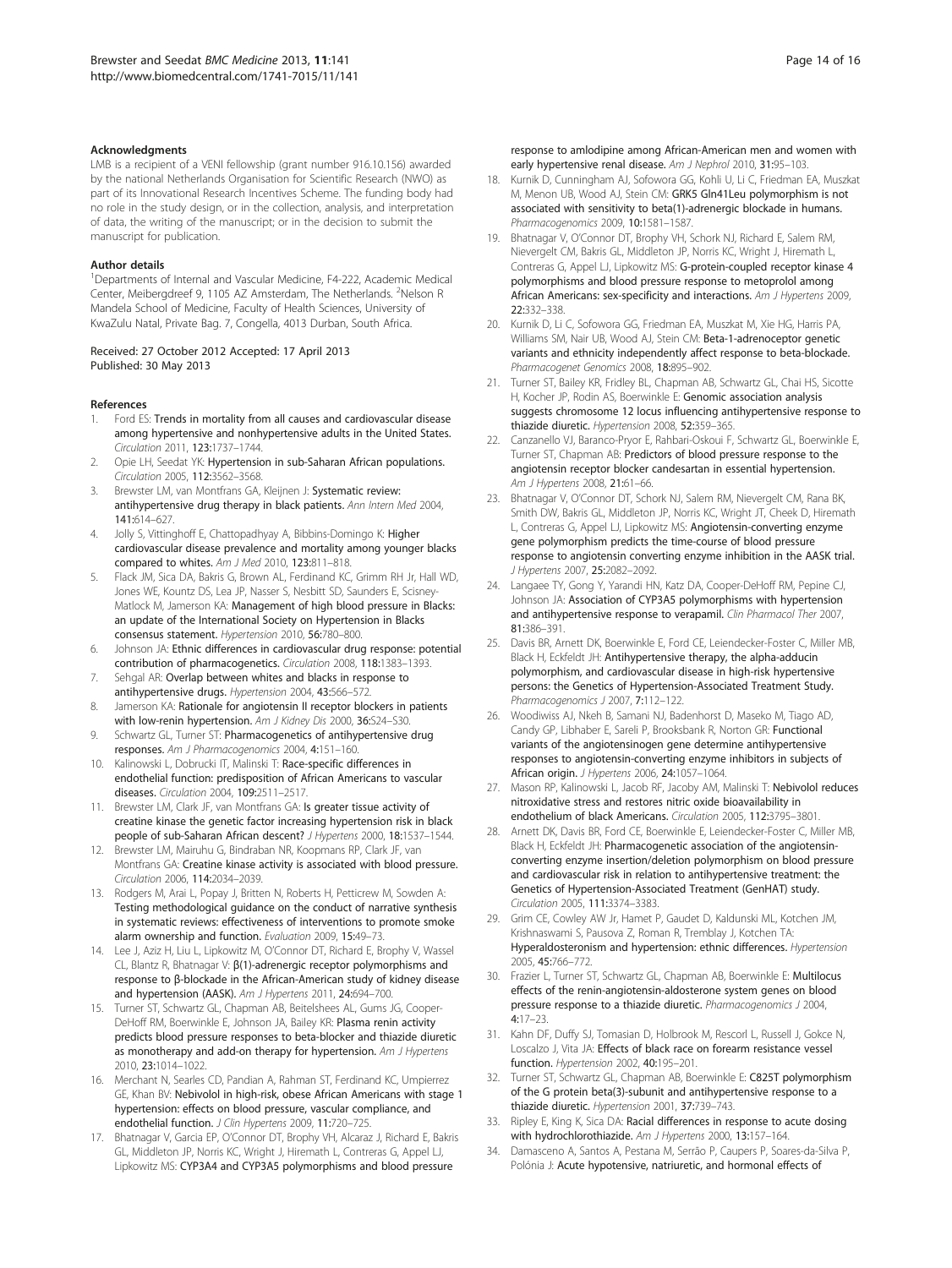<span id="page-14-0"></span>nifedipine in salt-sensitive and salt-resistant black normotensive and hypertensive subjects. J Cardiovasc Pharmacol 1999, 34:346-353.

- 35. He J, Klag MJ, Appel LJ, Charleston J, Whelton PK: The renin-angiotensin system and blood pressure: differences between blacks and whites. Am 1 Hypertens 1999, 12:555-562.
- 36. Jones DS, Andrawis NS, Abernethy DR: Impaired endothelial-dependent forearm vascular relaxation in black Americans. Clin Pharmacol Ther 1999, 65:408–412.
- 37. Cardillo C, Kilcoyne CM, Cannon RO, Panza JA: Attenuation of cyclic nucleotide-mediated smooth muscle relaxation in blacks as a cause of racial differences in vasodilator function. Circulation 1999, 99:90–95.
- 38. Preston RA, Materson BJ, Reda DJ, Williams DW, Hamburger RJ, Cushman WC, Anderson RJ: Age-race subgroup compared with renin profile as predictors of blood pressure response to antihypertensive therapy. JAMA 1998. 280:1168-1172.
- 39. Cardillo C, Kilcoyne CM, Cannon RO, Panza JA: Racial differences in nitric oxide-mediated vasodilator response to mental stress in the forearm circulation. Hypertension 1998, 31:1235–1239.
- 40. Weir MR, Saunders E: Renin status does not predict the anti-hypertensive response to angiotensin-converting enzyme inhibition in African-Americans. J Hum Hypertens 1998, 12:189–194.
- 41. Weir MR, Chrysant SG, McCarron DA, Canossa-Terris M, Cohen JD, Gunter PA, Lewin AJ, Mennella RF, Kirkegaard LW, Hamilton JH, Weinberger MH, Weder AB: Influence of race and dietary salt on the antihypertensive efficacy of an angiotensin-converting enzyme inhibitor or a calcium channel antagonist in salt-sensitive hypertensives. Hypertension 1998, 31:1088–1096.
- 42. Stein CM, Lang CC, Nelson R, Brown M, Wood AJ: Vasodilation in black Americans: attenuated nitric oxide-mediated responses. Clin Pharmacol Ther 1997, 62:436–443.
- 43. Weir MR, Hall PS, Behrens MT, Flack JM: Salt and blood pressure responses to calcium antagonism in hypertensive patients. Hypertension 1997, 30:422–427.
- 44. Sowinski KM, Lima JJ, Burlew BS, Massie JD, Johnson JA: Racial differences in propranolol enantiomer kinetics following simultaneous i.v. and oral administration. Br J Clin Pharmacol 1996, 42:339–346.
- 45. Johnson JA, Burlew BS: Metoprolol metabolism via cytochrome P4502D6 in ethnic populations. Drug Metab Dispos 1996, 24:350–355.
- 46. Sowunmi A, Rashid TJ, Akinyinka OO, Renwick AG: Ethnic differences in nifedipine kinetics: comparisons between Nigerians, Caucasians and South Asians. Br J Clin Pharmacol 1995, 40:489-493.
- 47. Weir MR, Gray JM, Paster R, Saunders E: Differing mechanisms of action of angiotensin-converting enzyme inhibition in black and white hypertensive patients. Hypertension 1995, 26:124–130.
- Johnson JA, Akers WS, Miller ST, Applegate WB: Lymphocyte beta 2-receptor activity, metoprolol kinetics, and response to metoprolol in hypertensive black men. Pharmacotherapy 1995, 15:150–157.
- 49. Johnson JA, Burlew BS, Stiles RN: Racial differences in beta-adrenoceptor -mediated responsiveness. J Cardiovasc Pharmacol 1995, 25:90-96.
- 50. Cappuccio FP, Markandu ND, Singer DR, MacGregor GA: Amlodipine and lisinopril in combination for the treatment of essential hypertension: efficacy and predictors of response. J Hypertens 1993, 11:839–847.
- 51. Johnson JA: Racial differences in lymphocyte beta-receptor sensitivity to propranolol. Life Sci 1993, 53:297–304.
- 52. Johnson JA, Burlew BS: Racial differences in propranolol pharmacokinetics. Clin Pharmacol Ther 1992, 51:495–500.
- 53. Wright JT, DiPette DJ, Goodman RP, Townsend R, McKenney JM: Renin profile, race, and antihypertensive efficacy with atenolol and labetalol. .<br>J Hum Hypertens 1991, 5:193-198.
- 54. Stein M, O'Malley K, Kilfeather S: Ethnic differences in cyclic AMP accumulation: effect on alpha 2, beta 2, and prostanoid receptor responses. Clin Pharmacol Ther 1990, 47:360–365.
- 55. Rutledge DR, Steinberg J, Cardozo L: Racial differences in drug response: isoproterenol effects on heart rate following intravenous metoprolol. Clin Pharmacol Ther 1989, 45:380–386.
- 56. Sharoky M, Perkal M, Turner R, Lesko LJ: Steady state relative bioavailability and pharmacokinetics of oral propranolol in black and white North Americans. Biopharm Drug Dispos 1988, 9:447–456.
- 57. Hawkins DW, Dieckmann MR, Horner RD: Diuretics and hypertension in black adults. Arch Intern Med 1988, 148:803–805.
- 58. Lettieri JT, Krol GJ, Yeh SC, Burkholder DE, Zinny M, O'Donnell D: The effects of age and race on nitrendipine pharmacokinetics and pharmacodynamics. J Cardiovasc Pharmacol 1988, 12:S129–S132.
- 59. Iyun AO, Lennard MS, Tucker GT, Woods HF: Metoprolol and debrisoquin metabolism in Nigerians: lack of evidence for polymorphic oxidation. Clin Pharmacol Ther 1986, 40:387–394.
- 60. Vincent J, Elliott HL, Meredith PA, Reid JL: Racial differences in drug responses–a comparative study of trimazosin and alpha 1-adrenoceptor responses in normotensive Caucasians and West Africans. Br J Clin Pharmacol 1986, 21:401–408.
- 61. Venter CP, Joubert PH, Strydom WJ: Comparative pharmacokinetics of intravenous propranolol in black and white volunteers. J Cardiovasc Pharmacol 1985, 7:409–410.
- 62. Venter CP, Daya S, Joubert PH, Strydom WJ: Ethnic differences in human lymphocytic cyclic AMP production after isoprenaline stimulation and propranolol blockade. Br J Clin Pharmacol 1985, 19:187–190.
- Freis ED, Materson BJ, Flamenbaum V: Comparison of propranolol or hydrochlorothiazide alone for treatment of hypertension. III. Evaluation of the renin-angiotensin system. Am J Med 1983, 74:1029–1041.
- 64. Juma FD: Pharmacokinetics of pindolol in Kenyan Africans. Eur J Clin Pharmacol 1983, 25:425-426.
- 65. Holland OB, Gomez-Sanchez C, Fairchild C, Kaplan NM: Role of renin classification for diuretic treatment of black hypertensive patients. Arch Intern Med 1979, 139:1365–1370.
- 66. Holland OB, Gomez-Sanchez CE, Kuhnert LV, Poindexter C, Pak CY: Antihypertensive comparison of furosemide with hydrochlorothiazide for black patients. Arch Intern Med 1979, 139:1015–1021.
- Salako LA, Falase AO, Ragon A, Adio RA: beta-Adrenoceptor blocking effects and pharmacokinetics of pindolol. A study in hypertensive Africans. Eur J Clin Pharmacol 1979, 15:299–304.
- 68. European Medicines Agency: Scientific discussion. Aprovel/Karvea (Irbesartan). [[www.ema.europa.eu/ema/pages/includes/document/open\\_](http://www.ema.europa.eu/ema/pages/includes/document/open_document.jsp?webContentId=WC500025747) [document.jsp?webContentId=WC500025747\]](http://www.ema.europa.eu/ema/pages/includes/document/open_document.jsp?webContentId=WC500025747).
- 69. Glyn MC, Anderssohn M, Lüneburg N, Van Rooyen JM, Schutte R, Huisman HW, Fourie CM, Smith W, Malan L, Malan NT, Mels CM, Böger RH, Schutte AE: Ethnicity-specific differences in L-arginine status in South African men. J Hum Hypertens 2012, 26:737–743.
- 70. Wassertheil-Smoller S, Davis BR, Oberman A, Blaufox MD, Langford H, Wylie-Rosett J, Hawkins M, Zimbaldi N: The TAIM study: sex-race differences in effects of diet and drugs on cardiovascular risk. Cardiovasc Risk Factors 1991, 1:427–435.
- 71. Chun TY, Bankir L, Eckert GJ, Bichet DG, Saha C, Zaidi SA, Wagner MA, Pratt JH: Ethnic differences in renal responses to furosemide. Hypertension 2008, 52:241–248.
- 72. Brewster LM, Taherzadeh Z, Volger S, Clark JF, Rolf T, Wolf H, Vanbavel E, van Montfrans GA: Ethnic differences in resistance artery contractility of normotensive pregnant women. Am J Physiol Heart Circ Physiol 2010, 299:H431–H436.
- 73. Brewster LM, Coronel CM, Sluiter W, Clark JF, van Montfrans GA: Ethnic differences in tissue creatine kinase activity: an observational study. PLoS One 2012, 7:e32471.
- 74. Johnson JA, Zineh I, Puckett BJ, McGorray SP, Yarandi HN, Pauly DF: Beta 1-adrenergic receptor polymorphisms and antihypertensive response to metoprolol. Clin Pharmacol Ther 2003, 74:44–52.
- 75. Sowinski KM, Burlew BS, Johnson JA: Racial differences in sensitivity to the negative chronotropic effects of propranolol in healthy men. Clin Pharmacol Ther 1995, 57:678–683.
- 76. Duarte JD, Lobmeyer MT, Wang Z, Chapman AB, Gums JG, Langaee TY, Boerwinkle E, Turner ST, Johnson JA: Lack of association between polymorphisms in STK39, a putative thiazide response gene, and blood pressure response to hydrochlorothiazide. Pharmacogenet Genomics 2010, 20:516–519.
- 77. Lobmeyer MT, Wang L, Zineh I, Turner ST, Gums JG, Chapman AB, Cooper-DeHoff RM, Beitelshees AL, Bailey KR, Boerwinkle E, Pepine CJ, Johnson JA: Polymorphisms in genes coding for GRK2 and GRK5 and response differences in antihypertensive-treated patients. Pharmacogenet Genomics 2011, 21:42–49.
- 78. Venter CP, Joubert PH: Ethnic differences in response to betaradrenoceptor blockade by propranolol. J Cardiovasc Pharmacol 1984, 6:361–364.